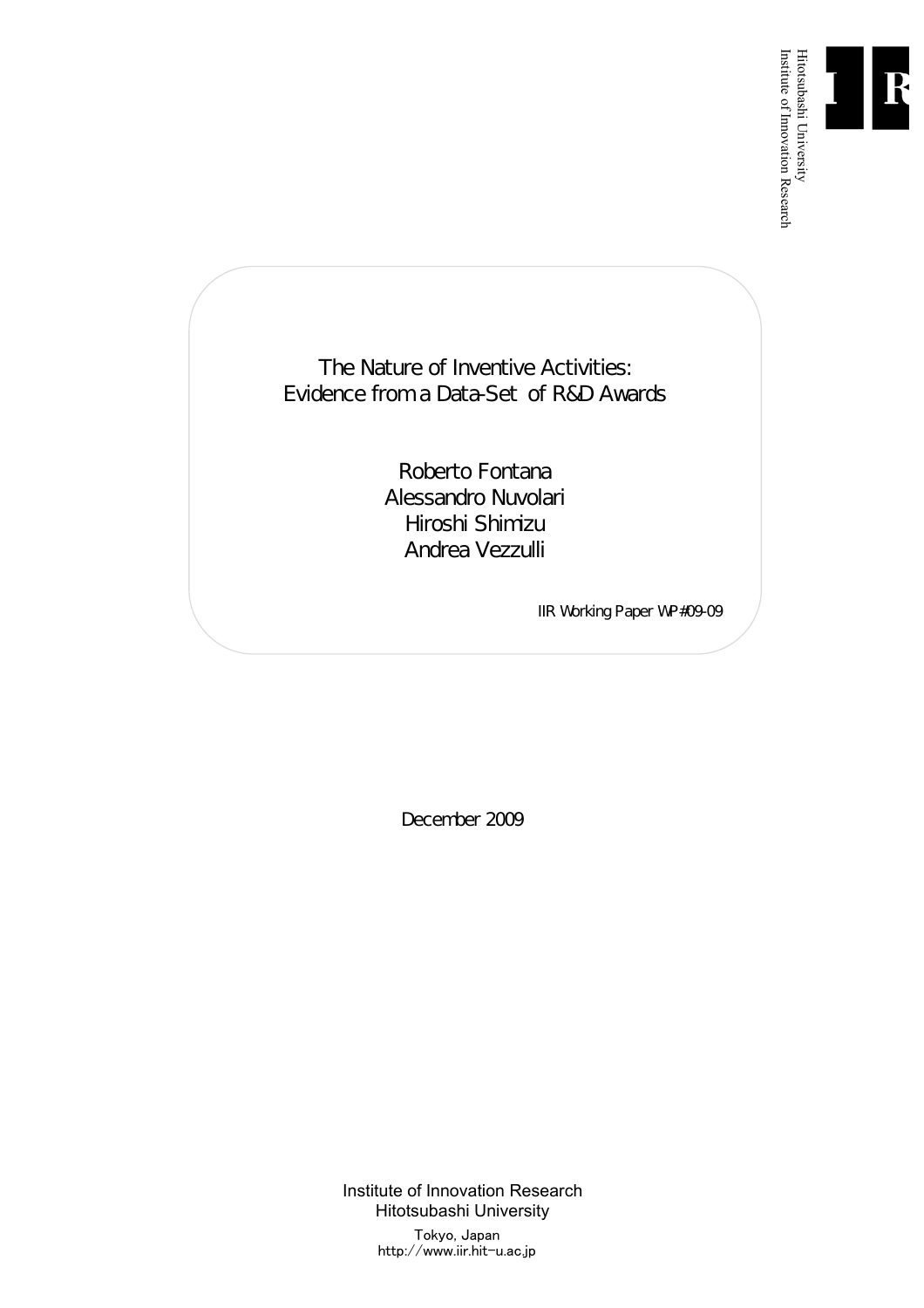# **The Nature of Inventive Activities: Evidence from a Data-Set of R&D Awards**

Roberto Fontana University of Pavia & KITeS – Bocconi University Via Sarfatti 25, 20139, Milano, Italy roberto.fontana@unibocconi.it

 Alessandro Nuvolari LEM – Sant'Anna School of Advanced Studies, Piazza Martiri della Liberta' 33, 56172, Pisa, Italy alessandro.nuvolari@sssup.it

Hiroshi Shimizu Institute of Innovation Research Hitotsubashi University 2-1 Naka Kunitachi, Tokyo, Japan shimizu@iir.hit-u.ac.jp

Andrea Vezzulli Department of Management – University of Bologna Via Capo di Lucca 34, 40126, Bologna, Italy andrea.vezzulli@unibo.it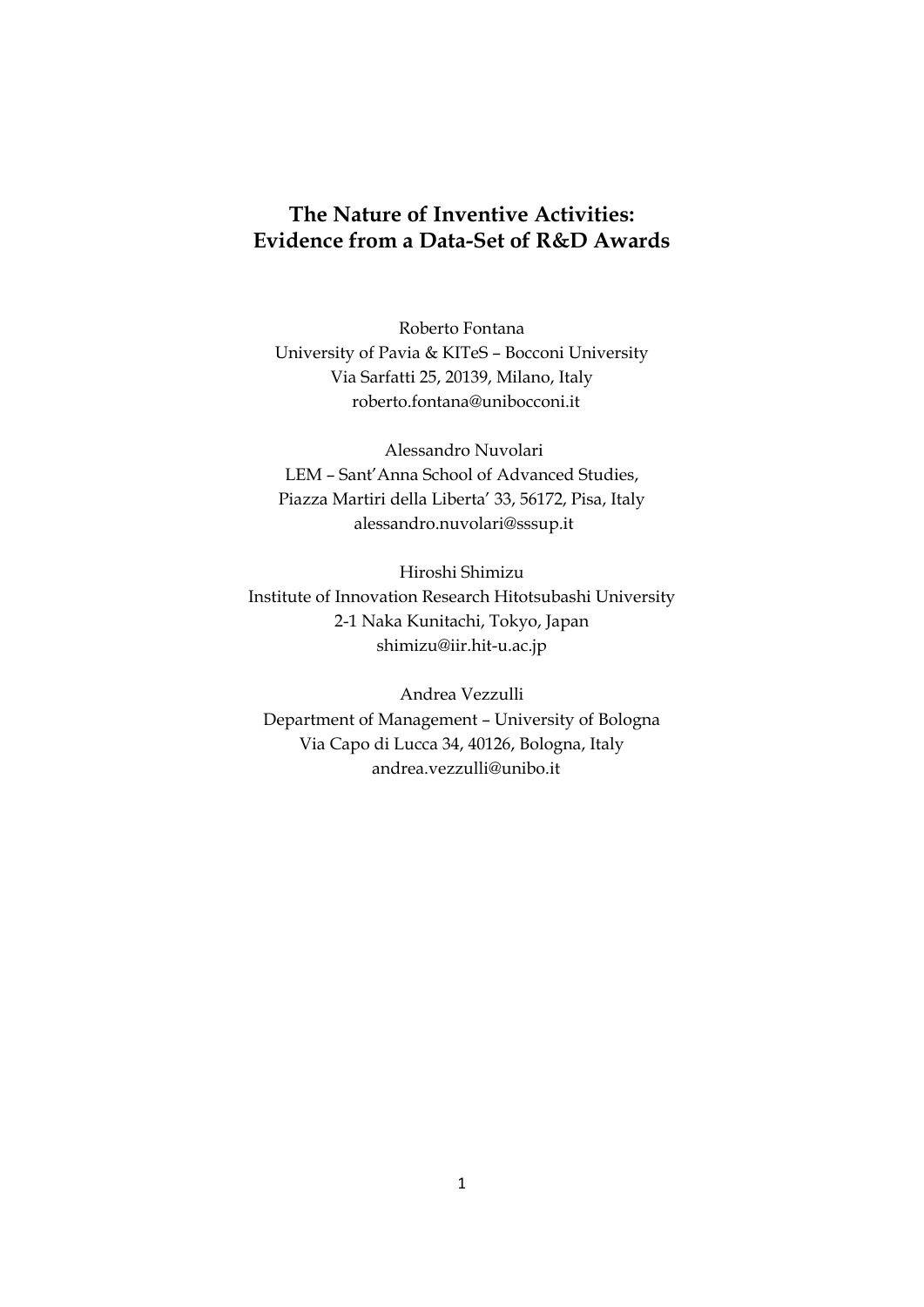### **Abstract**

This paper presents an exploratory study on the characteristics of inventive activities as captured on the basis of the analysis of a data-set of R&D awards. Our data source is the "R&D 100 Awards" competition organized by the journal *Research and Development.* Since 1963, the magazine (which at that time was called *Industrial Research*) has been awarding this prize to 100 most technologically significant new products available for sale or licensing in the year preceding the judgment. The jury is composed of university professors, industrial researchers and consultants with a certified level of competence in the specific areas they are called to asses. The main criteria for assessment are: i) technological significance (i.e., whether the product can be considered a major breakthrough), ii) competitive significance (i.e., how the product compares to rival solutions available on the market). Throughout the years, key breakthroughs inventions such as Polacolor film (1963), the flashcube (1965), the automated teller machine (1973), the halogen lamp (1974), the fax machine (1975), the liquid crystal display (1980), the printer (1986), the Kodak Photo CD (1991), the Nicoderm antismoking patch (1992), Taxol anticancer drug (1993), lab on a chip (1996), and HDTV (1998) have received the prize. We use these data to study the shifts in the distribution of innovative activities across countries, sectors and types of institutions and the changes in the sources of inventive activities over time. Our preliminary findings show: i) the emergence of a challenge to US technological leadership from other rival nations such as Japan and Germany, ii) the critical role of scientific instrumentation as a powerful source of technological breakthroughs, iii) a change in the institutional arrangements where innovative activities take place, from individual corporations, to partnerships increasingly involving public research organizations and universities, iv) a large chunk of inventive activities undertaken without patent protection.

JEL CODES O34, O31, O32, N80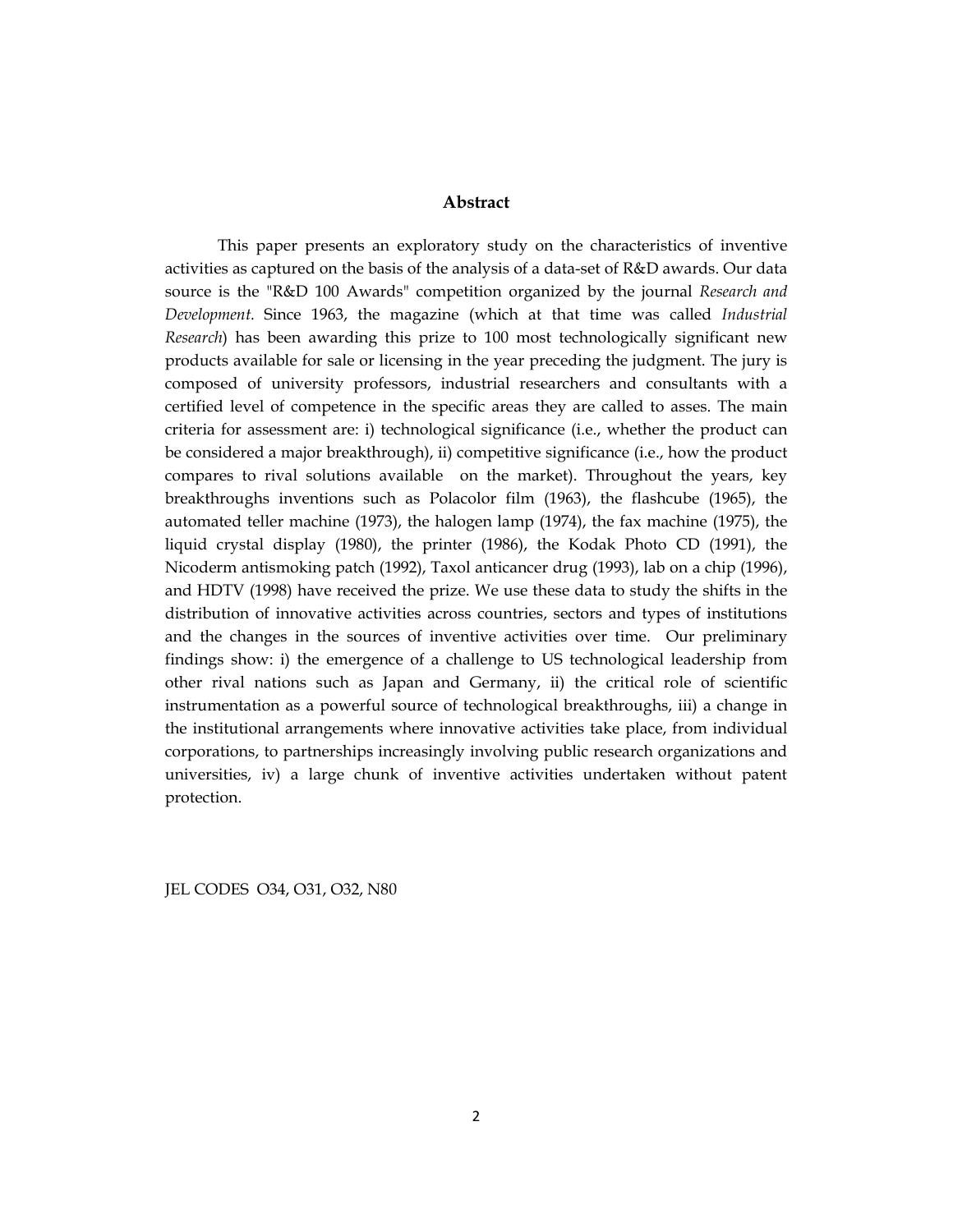### **1. Introduction**

Innovation scholars have traditionally relied intensively on patents to investigate the sources, the nature and the effects of inventive activities. Inventive activities are inherently elusive phenomena which almost by definition are bound to defy systematic attempts of (quantitative) measurement. It is not surprising then that the existence of patents records has been regarded for long time, mostly by economists, but also by other scholars of innovation with different disciplinary backgrounds, as an almost unique source for providing insights into the nature of inventive activities. The main merits of patent records as a source for measuring innovation are easy to summarize: i) they are by definition related with inventive activities;<sup>1</sup> ii) they are readily available (allowing to economize efforts of data collection);<sup>2</sup> iii) they are available for relatively long periods of time (in the case of Western countries either from the eighteenth or from the nineteenth century); iv) they contain a significant depth of information (inventors' names and addresses, ownership of the invention, description of the invention and its relation with previous ones (as represented by patent citations). These factors have made patents the most adopted indicator for scholars interested especially in measuring the output of inventive activities. Although much progress has been obtained in this way, it is well known that indicators of innovation based on patents suffer from two main limitations. The first is that there exists a different propensity to patent across industries. This may lead to the overlooking of inventive efforts in sectors characterized by low patenting propensities. The second limitation is that patents differ greatly in their technological and economic significance. 3 Innovation scholars have attempted to deal with this problem by weighting patents using citations or other information such as claims, family size, etc. Still, it is recognized that these methods represent imperfect proxies of the quality of the invention underlying the patent in question.

Alternative approaches to the study of significant inventions exist in the literature. Jewkes *et. al.* (1969) have shown the potential of carrying out a number of indepth case-studies of inventions using a common comparative research protocol. In this way, they have been able to show the resilience of individuals as a critical source of invention even in an historical phase where inventive activities increasingly took place in corporate research laboratories. A different approach, which has been recently explored, is to complement patents with other sources of information concerning the significance of inventions. For example, Moser (2005) has constructed a data-set of

<sup>1</sup> In the words of Griliches (1990, p. 1169): "[A] patent represents a minimal quantum of invention that has passed both the scrutiny of the patent office as to its novelty and the test of the investment of effort and resources by the inventor and his organization into the development of this product or idea, indicating thereby the presence of a non-negligible expectation as to its ultimate utility and marketability"

<sup>2</sup> The "accessibility" of patent as a source has greatly increased over the last 20 years or so thanks to the creation of on line search engine such as ESPACENET and the efforts of construction of data-bases containing information gathered by patent records such as the NBER US patent data-set (Hall, Jaffe and Trajtenberg, 2001) and the OECD PATSTAT data-set.

<sup>3</sup> In the words of Kuznets (1962, p. 37): "[T]he main difficulty with patent statistics is, of course, the enormous range in the magnitude of the inventions covered…patented inventions do differ widely in their potential economic magnitude".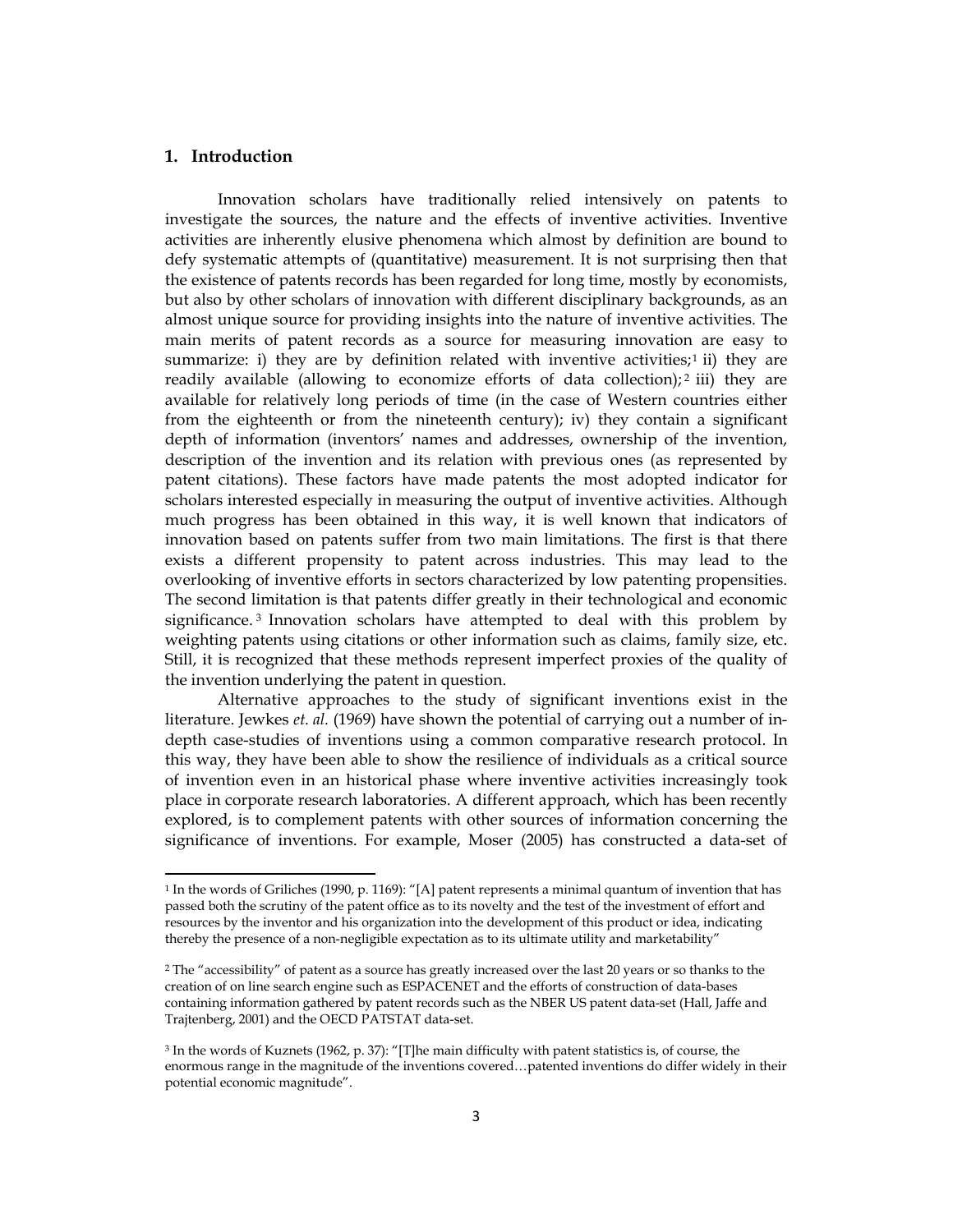inventions on the basis of the Catalogues of industrial exhibitions (in her case she has used the Crystal Palace exhibition of 1851 and the Centennial exhibition in Philadelphia in 1876). Moser's findings have produced novel insights on the sources of invention across countries and sectors during the second half of the nineteenth century.

In this paper, we perform a similar exercise to that carried by Petra Moser for the period 1977-2004. Our source of data is the "R&D 100 Awards" competition organized by the journal *Research and Development.* It is worth noting that we are interested in exploring the potentialities of this source from a twofold perspective. The first is to check its general reliability for the construction of innovation indicators (to be used to integrate insights from the analysis of patent trends or in alternative to patents in contexts where the use of patents may be fraught by major shortcomings). The second is to use this source to examine the relationship between inventive activities and patents.

### **2. The "R&D 100 Awards"**

As mentioned our source of data is the "R&D 100 Awards" competition organized by the magazine *Research and Development* (previously called *Industrial Research*). The magazine was founded in 1959 and it represents probably one of the most authoritative regular publications for R&D practitioners. Currently it has an estimated monthly readership of over 80,000. It is estimated that about 75% of the readers works in high-tech industries, whereas the remaining 25% works for government laboratories, universities, and similar organizations. Over 60% of the readers have managerial or executive type of jobs. 4 The "R&D 100 Awards" competition has been running since 1963. Each year the magazine awards with a prize the 100 most technologically significant products available for sale or licensing in the year preceding the judgment. Throughout the years, key breakthroughs inventions such as Polacolor film (1963), the flashcube (1965), the automated teller machine (1973), the halogen lamp (1974), the fax machine (1975), the liquid crystal display (1980), the printer (1986), the Kodak Photo CD (1991), the Nicoderm antismoking patch (1992), Taxol anticancer drug (1993), lab on a chip (1996), and HDTV (1998) have received the prize. In order to apply for the prize, the inventors or their companies must fill an application form providing a detailed description of the product in question. The application form for the year 2009 is reported in Appendix 1.5 The prize is awarded only to those products whose applications have been regularly submitted. The prize consists of a plaque which is presented in a special ceremony. There is no sum of money involved.6 The prize is awarded by a jury composed of university professors, industrial researchers and consultants with a certified level of competence in the specific areas they are called to asses. The members of the jury are selected by the

<sup>&</sup>lt;sup>4</sup> All information have been retrieved from the magazine website, www.rdmag.com, accessed 17 January 2008

<sup>5</sup> There is a small submission fee (250\$ in 2009)

<sup>6</sup> The fact there is no sum of money involved is a positive feature for the use of the "R&D 100" awards as indicator of invention because it limits the possible effect of strategic behaviours.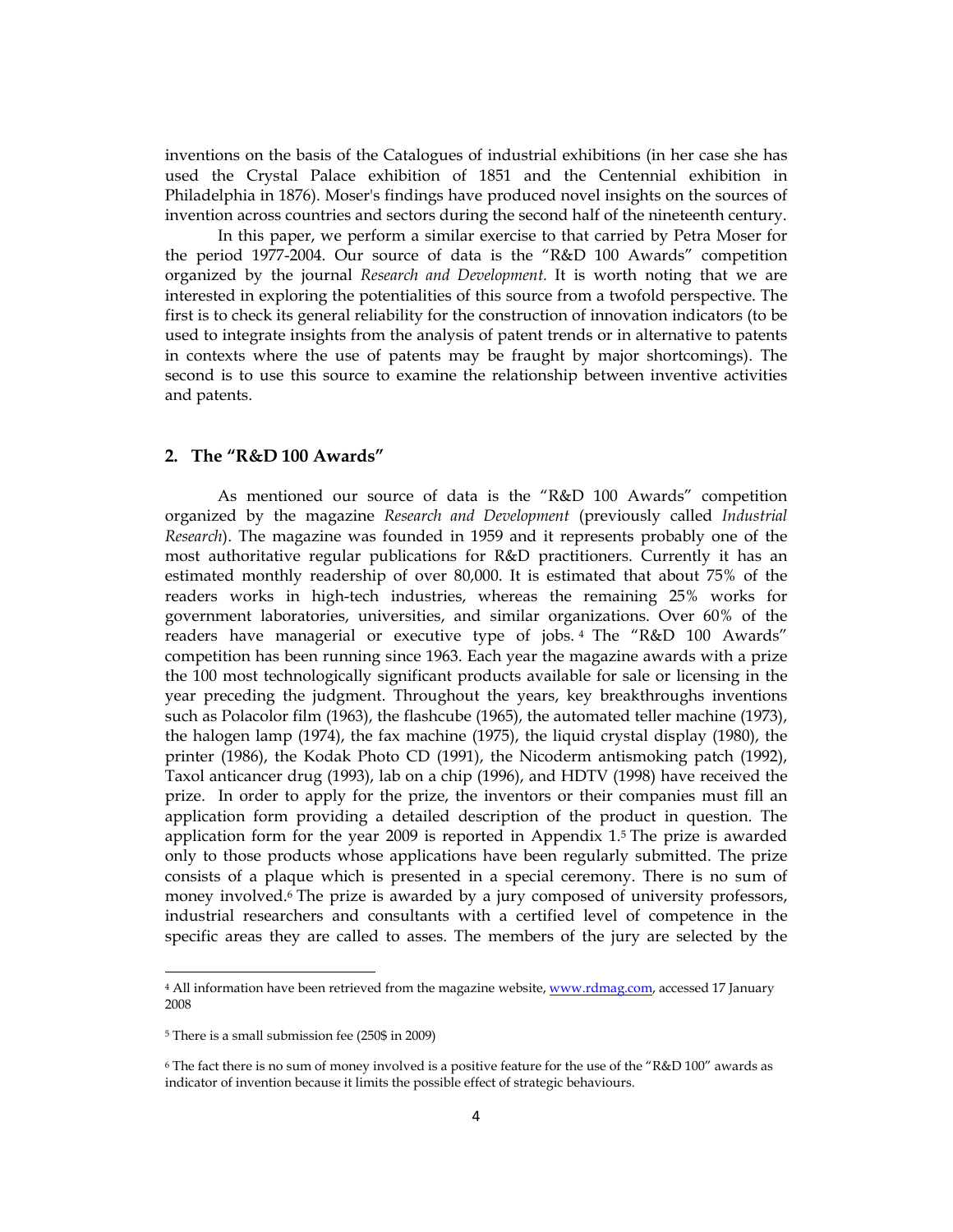editor of the magazine. The main criteria for assessment are two: i) technological significance (i.e., whether the product can be considered a major breakthrough from a technical point of view); ii) competitive significance (i.e., how the performance of the product compares to rival solutions available on the market).

The technological significance requirement is to be understood in fairly broad terms:

"products and processes that can change people's lives for the better, improve the standard of living for large numbers of people, save lives, promote good health, clean up the environment, etc….. A cure for cancer or AIDS. An engine that runs on water. A safe, cheap method for cleaning up toxic waste. A vehicle that can fly 800 passengers from New York to Tokyo in two hours. A device that would cut automotive accidents, or one that would reduce workplace injuries. A pollution-free herbicide that would increase crop production in Third World countries".7

 Accordingly products with a wide potential of application are preferred to those catering to very specialized sets of user needs:

"Products or processes that solve very specialized or circumscribed problems could be judged less significant than those that meet larger, more broad-based needs. For example, a new scientific instrument that only benefits a few scientists in a narrow field of interest would have difficulty competing against a device with much broader application. It would depend on how significant the two fields of interest were and how much the technical improvements contributed to the success of each device."

Furthermore for attaining the prize there should be a proven link between the effect of the innovation and an improvement in technology:

"these improvements must be attributed to significant breakthroughs in technology. In general, this means your product should exhibit multiple levels of improvement - 53 times faster, 103 greater throughput, 503 times more accurate - or, preferably, orders of magnitude improvement over existing technology. Again, we're looking for 'leapfrog' gains in performance, not expected, incremental improvements."

 Additionally the product should also represent a major improvement in comparison with alternative solutions already existing on the market. For this reason, the applicant is requested to provide a 'competitive matrix' illustrating how the product compares with rival solutions already available on the market:

"The competitive matrix should show how your product compares to existing products in terms of the crucial factors involved in the technology. This is your opportunity to give the judges a quick overview of how your product beats the competition….Include only factors crucial to the technology. Don't waste space (and the judges' time) throwing in every conceivable factor, just to pad your entry. However, you must list all factors that are indeed crucial to the technology, even if you don't 'win' hat particular point. For example, if you fail to include 'hardness' in an entry involving a new alloy, your entry may be looked upon with suspicion by the judges. Some typical factors you might want to include: signal-to-noise ratio, weight, speed, reliability, resolution, cost, accuracy, life expectancy, mean time between failures, sensitivity, reproducibility, strength, power consumption, production yield, environmental operating , intensity, efficiency, size, output rate, bandwidth, number of materials tested, stability".

The product must exist in marketable form at the moment of the submission of the application. This means that applicants are required to provide evidence of the

<sup>7</sup> All the citations concerning the rules and organization of the "R&D 100" awards have been retrieved by the website http://www.rdmag.com, accessed on December 28, 2008.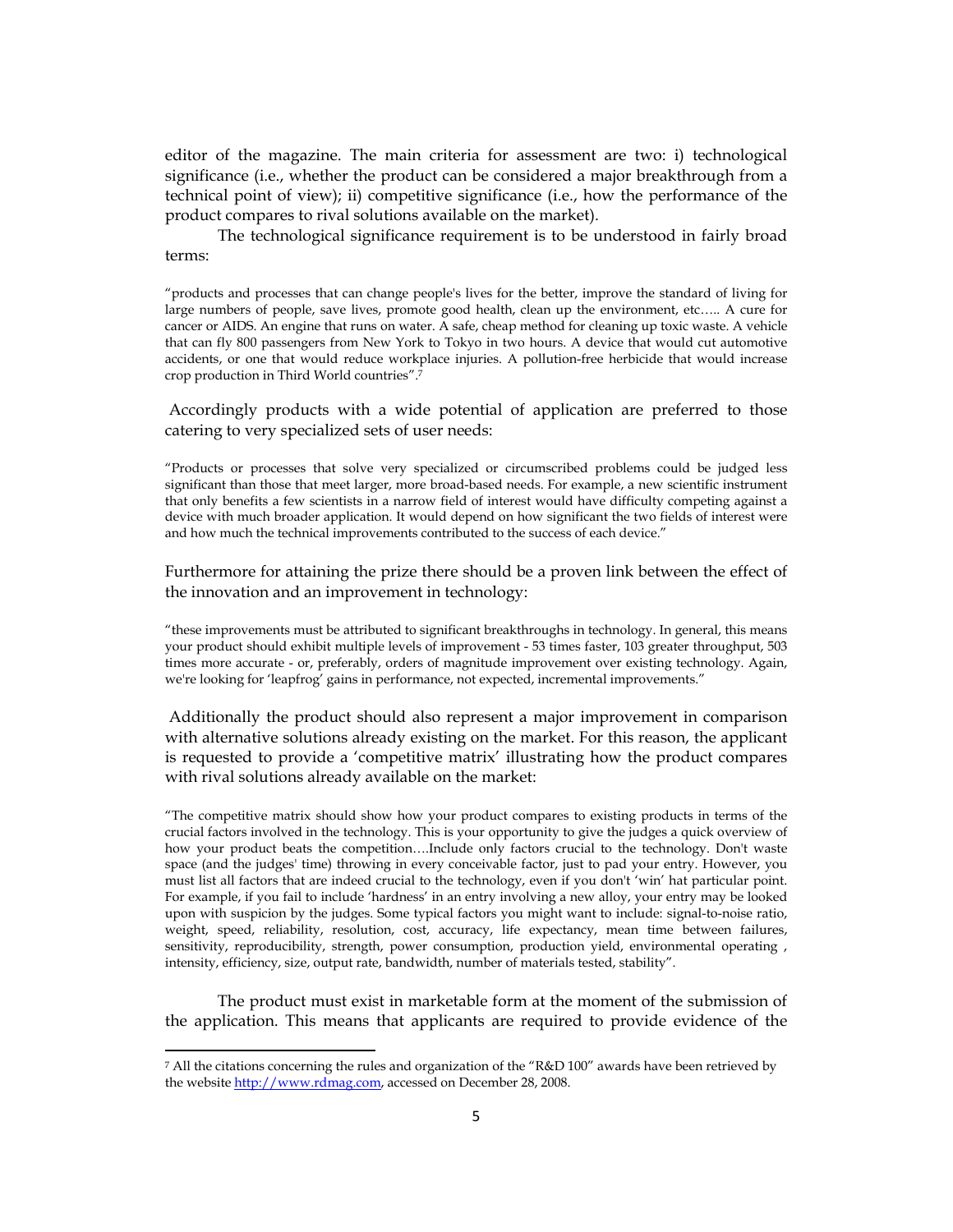existence of the invention in marketable form. Applicants are not restricted to firms, but also governmental laboratories, universities, public research centres are allowed to compete. It is possible for organizations to submit a joint application for a specific product (in that case the application should include all the organizations that have given a significant contribution to the creation of the product). Finally an organization may submit as many products they wish at each yearly competition.

There are a number of characteristics of the R&D 100 awards that, at least *prima facie*, appear particularly promising for using these data source to measure inventive activities.

- 1) The R&D 100 awards competition seems to represent a good opportunity for companies, government laboratories, etc. to showcase the outcome of their inventive activities. Thus, we can expect that the awards will provide us with a fairly reliable sample of inventions attained by R&D performers;
- 2) R&D 100 awards are granted to inventions that, at least in principle, should embody a significant improvement of the state-of-the-art that is clearly documented. In other words awarded inventions should represent a breakthrough;
- 3) The selection of the awards is made by what appears a competent, authoritative jury of experts;
- 4) There seems to be limited space for strategic behaviours and attempts to conditioning the jury, because the nature of the prize is simply honorific.

All in all, these properties are reminiscent of those discussed by Moser (2005) for using nineteenth century exhibition data as indicators of innovation. A further advantage of the R&D 100 data awards in comparison to Moser's exhibition data is that they are available for an interrupted period of more than 40 years, where exhibition data were available only at two specific moments in time (1851 and 1876).

Given these properties, it is somewhat surprising that innovation scholars have so far paid just scant attention to this source. To the best of our knowledge the R&D 100 awards data have been used so far only used in two contributions: Carpenter *et al.* (1981) and Scherer (1989). Carpenter *et. al* (1981) used the 1969 and 1970 awards list and match these inventions with the corresponding US patents.8 In this way, they obtain a set of 100 patents whose technological significance has been 'certified' by the granting of the award. They then compare the citations received by this group of patents with the citations received by a random sample of patents distributed with the same time cohort. The results show that the patents covering the R&D 100 awards receive a significantly higher number of citations than the control group. In the interpretation of the authors, the results provide an important corroboration for the use of citation received as indicator of patent quality. Scherer (1989) instead uses information on the mean and maximum R&D costs which was provided until the 1980s with the list of the winners. From our perspective, it seems reassuring that the two authoritative contributions in the field of innovation studies have made use of the data.

<sup>8</sup> For winning the award it is not necessary that the invention is patented.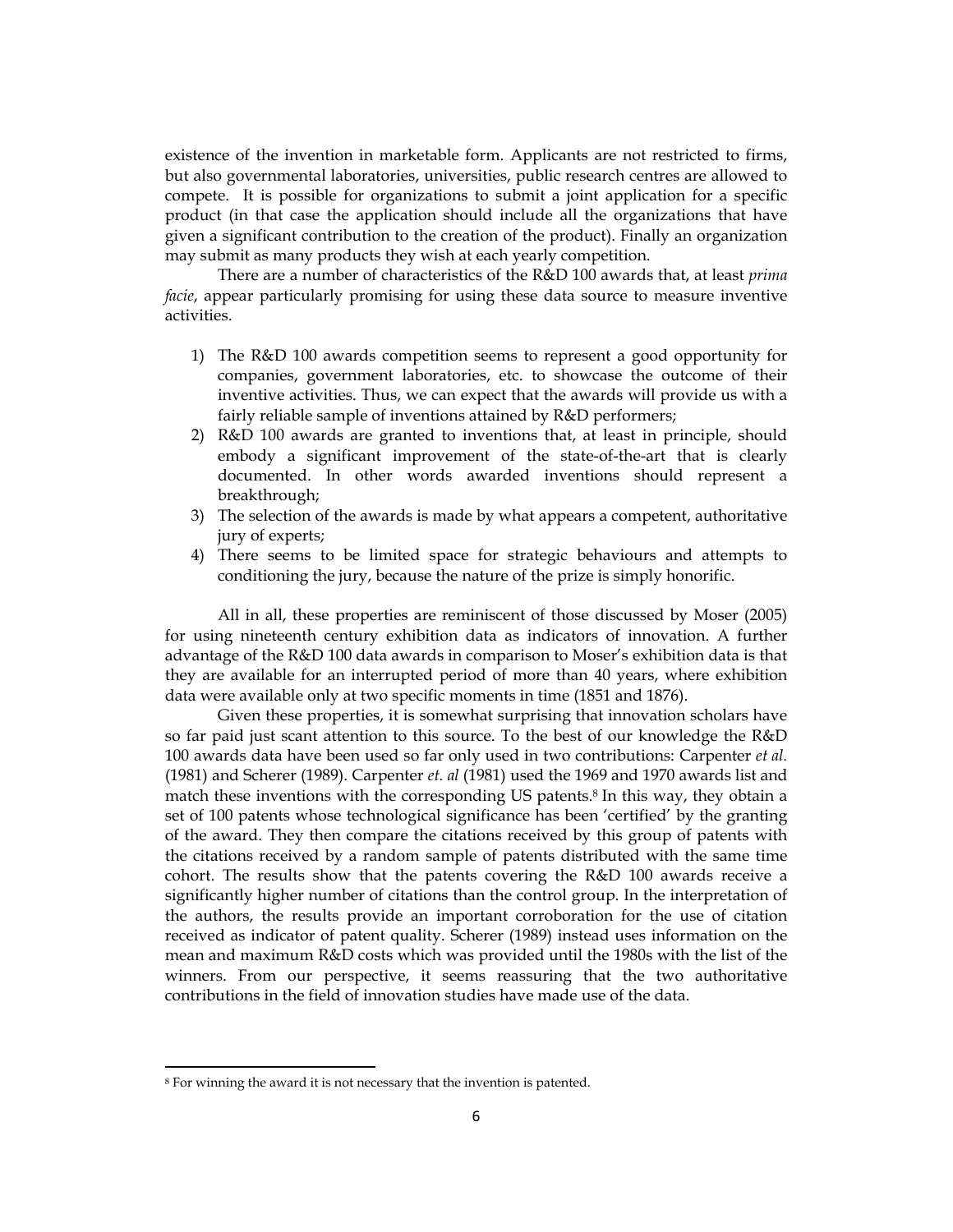# **3. Preliminary Analysis**

We have constructed a data-set with all the R&D 100 awards granted from 1963 to 2005. In what follows we will explore the properties of this data-set and attempt to provide an interpretation of the trends in the data for the changing nature of innovative processes in this period.



**Figure 1: Share of US awards** 

Figure 1 displays the share of awards granted to US applicants. The nationality of the applicants has been assigned using the organization, rather than by looking at the nationality of the inventors. The trend of the figure is quite clear. Over the period 1963- 2002, the share of US awards is declining indicating that other countries are closing the gap with the US in terms of technological performance. Interestingly enough, the period 2003-2005 seems to be one where the US are regaining and edge in technological, but, of course, it is a too short span of time for detecting clear trends.



**Figure 2a: Share of Awards by countries (subperiods)**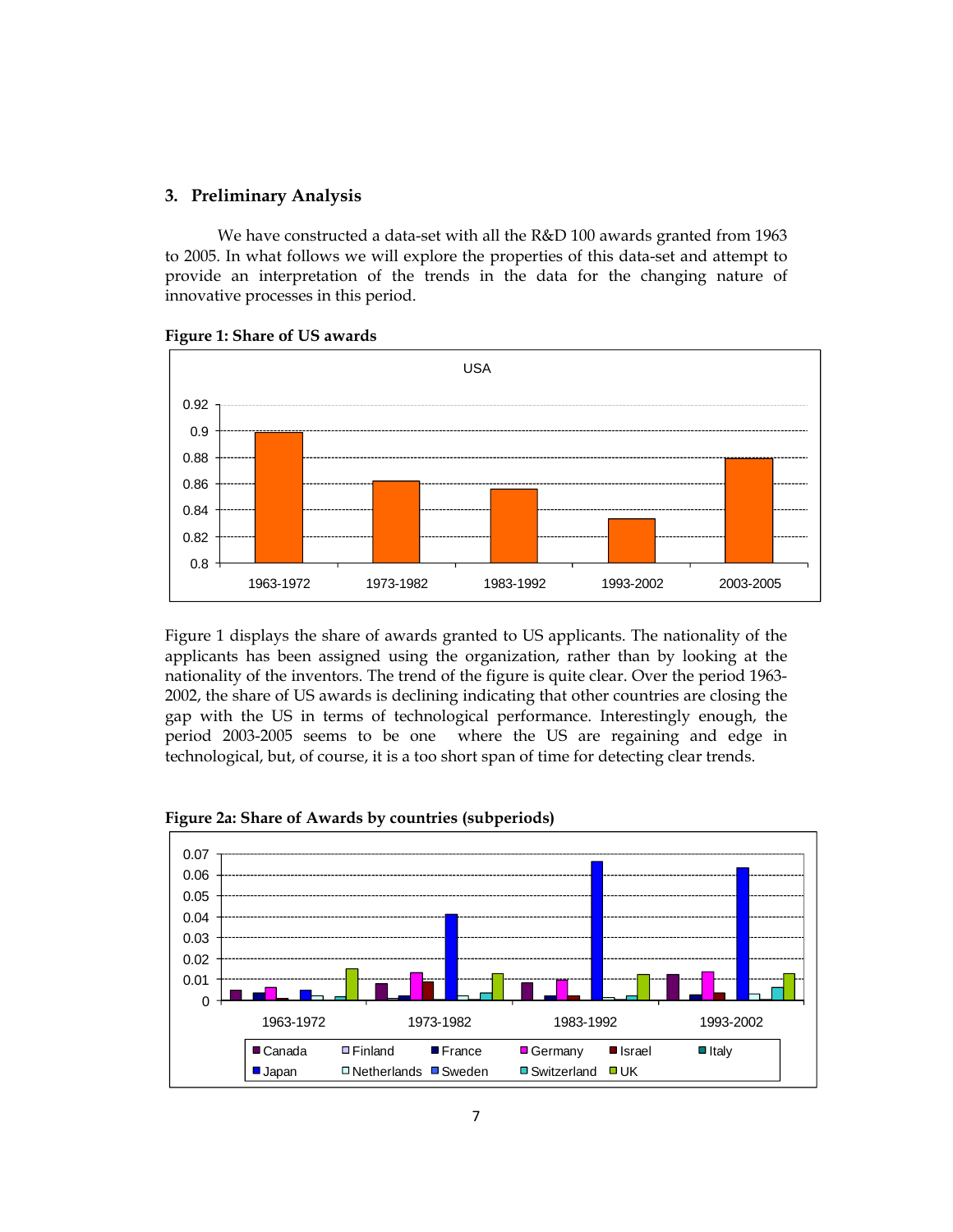

**Figure 2b: Share of Awards by countries (total period)** 

Figure 2a and 2b display the share of awards by countries excluding the US that, as one would have expected given the nature of the competition and the place of publication of the magazine, dominate the sample. Figure 2a shows the shares divided by sub-periods and Figure 2b shows the shares for the total sample from 1963 to 2005. The figures clearly indicate that Japan and Germany are the two most prominent followers of US technological leadership. Figure 2a shows how this effort of closing the gap evolved over time, with Japan and Germany progressively overtaking two older established players such as France and UK. It is interesting to note that the figure reveal a good performance of some small European countries such as Sweden, Finland and the Netherlands. On the other hand, countries with good level of economic performance but characterized by historically weak R&D systems such as Italy display a poor performance. However, the most noteworthy feature of Figure 2a and Figure 2b is the remarkable performance of Israel. This however is only relatively surprising since the dynamism of the national system of innovation of that country has been frequently pointed out in the innovation policy literature (Teubal, 1993). All in all, the picture emerging from these figures is fully in line with the account of global technological competition put forward in the national innovation system literature (Nelson, 1993). This suggests that R&D Awards may be a very useful for the assessment of technological performance at the country level. In particular, notice that in Figure 2a, Israel's technological performance was already visible in the 1970s. In this respect, one possible recommendation would be a further exploration of the source in terms of its potentialities for its use in benchmarking exercises such as the EU Innovation Scoreboard. On the other hand, the source seems to suffer from an obvious bias towards high-tech and formalized R&D labs type of inventive activities. Hence, the low visibility of countries like Italy that were capable of attaining good level of economic performance by means of less formalized and more low-tech inventive efforts. Therefore, we should recognize that the R&D 100 awards when used to measure the technological performance may severely underestimate this type of innovation processes. This suggest a more sophisticated use of this indicator, namely to employ this source explicitly as a measure of the 'formalized R&D' segment of the innovative performance of a country. Used in this way, this source may reveal the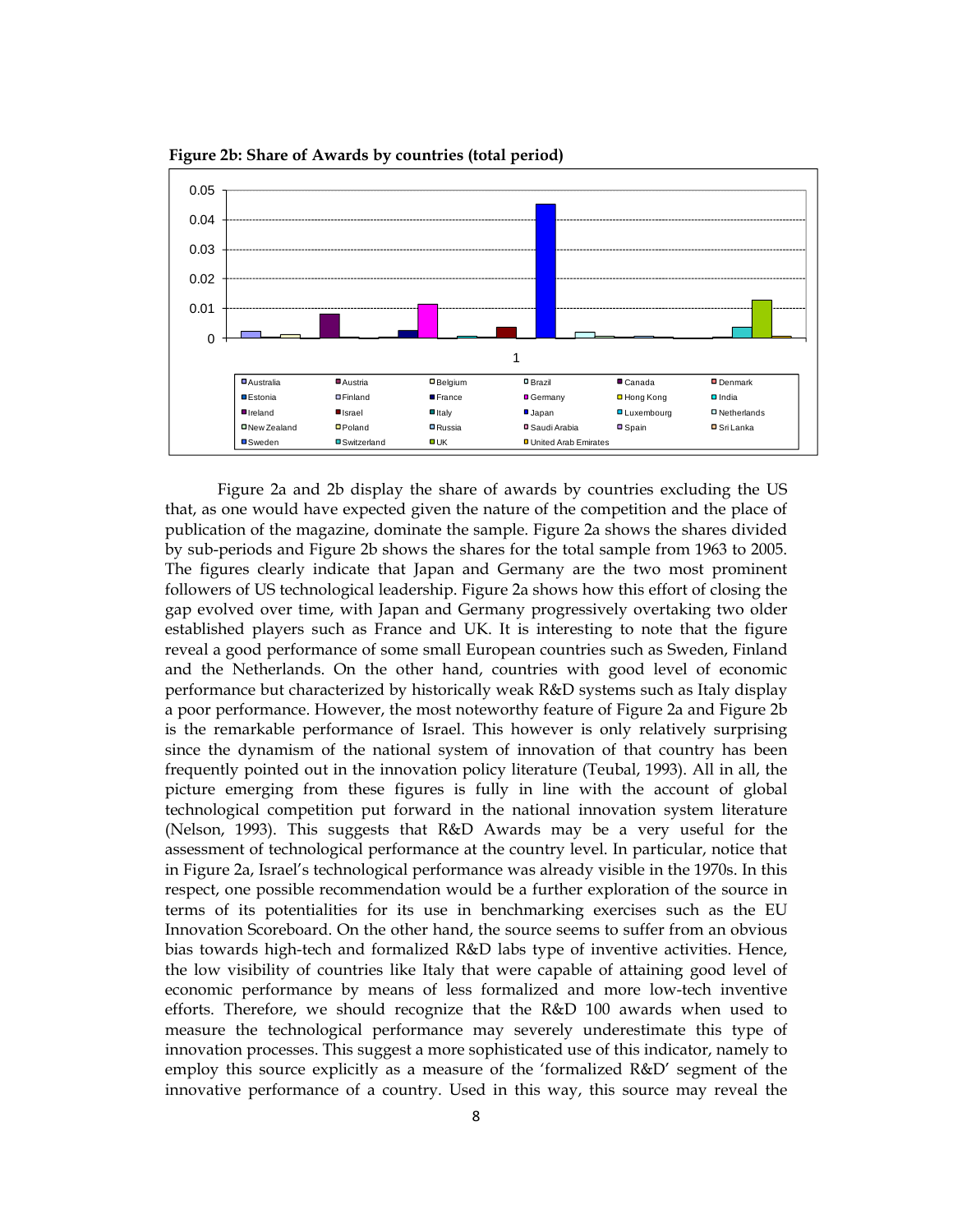possible biases of other indicators such as patent counts that are typically used to assess the performance of aggregate inventive activities



**Figure 3: Number of countries with at least 1 award** 

Figure 3 displays the number countries with at least one award in the early prizes. As we may notice, R&D 100 awards remain restricted to a very restricted number of players (never more than 10 countries). This may suggest a cautionary attitude towards the findings of the international business literature that has emphasized the increasing dispersion of R&D activities. Indeed, Figure 3, shows that major R&D efforts leading to major technological breakthroughs remain heavily concentrated in a handful of countries. The second time series in Figure 3 shows the number of countries winning the award for the first time. Again, the trend towards persistence is quite clear. It seems very difficult for outsiders to enter in the club of the winners. Furthermore, the data for the last 10 years seem to suggest further entry may have become increasingly more difficult.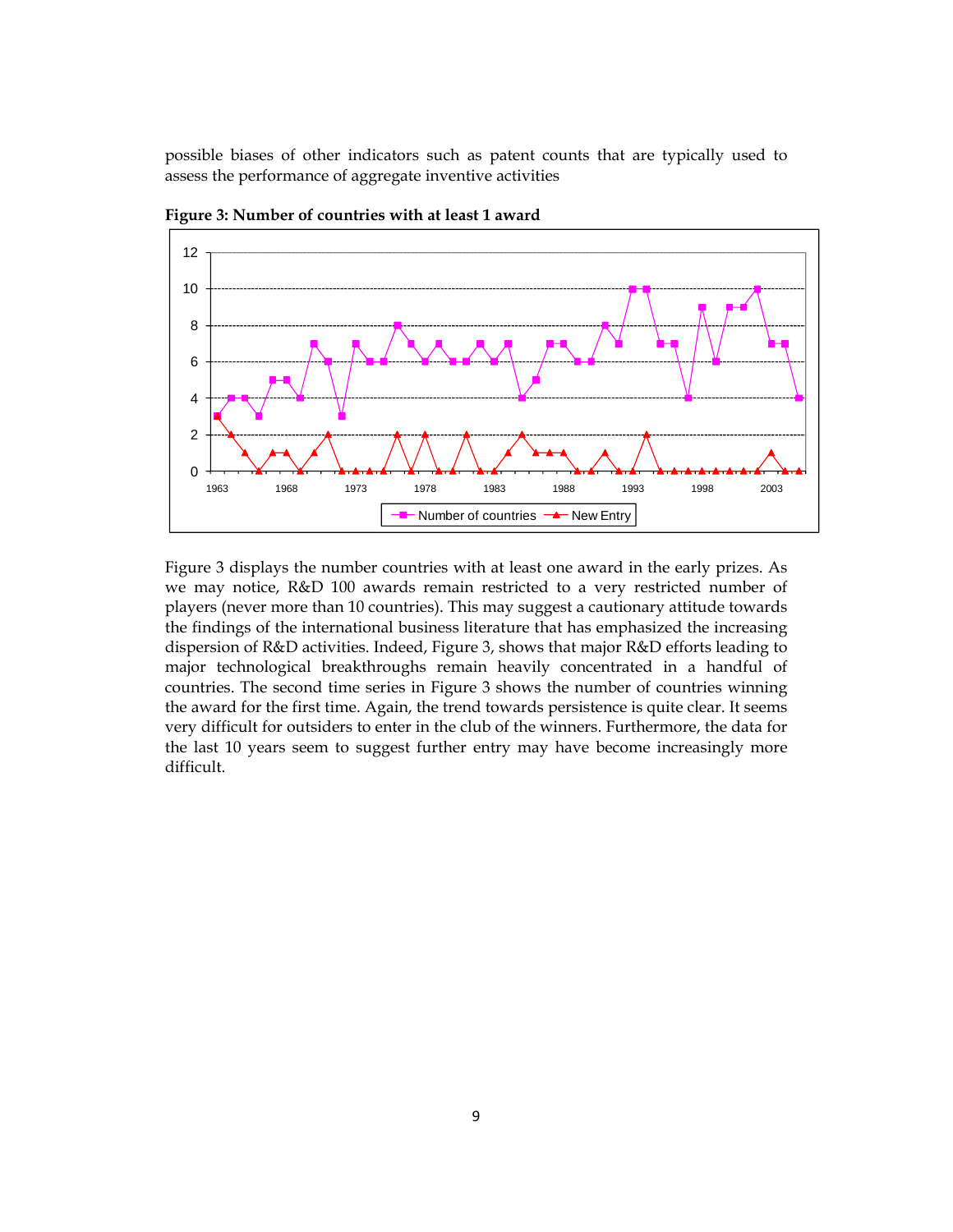

Figure 4 shows the shares of awards granted to different type of organizations. The trends in Figure 4 are in line with the literature that has recently pointed out the increasing involvement in inventive activities of a number of new actors such as government laboratories and universities (Freeman, 1994). Whereas in the early 1960s corporations were clearly the primary source of inventions, in the most recent years this is clearly not the case. The obvious public policy implication is that due to attention must be paid to supporting inventive activities also occurring in noncorporate type of contexts.



**Figure 5: Number of Collaborative Inventions receiving an Award** 

**Figure 4: Shares of Awards granted to different type of Institutions**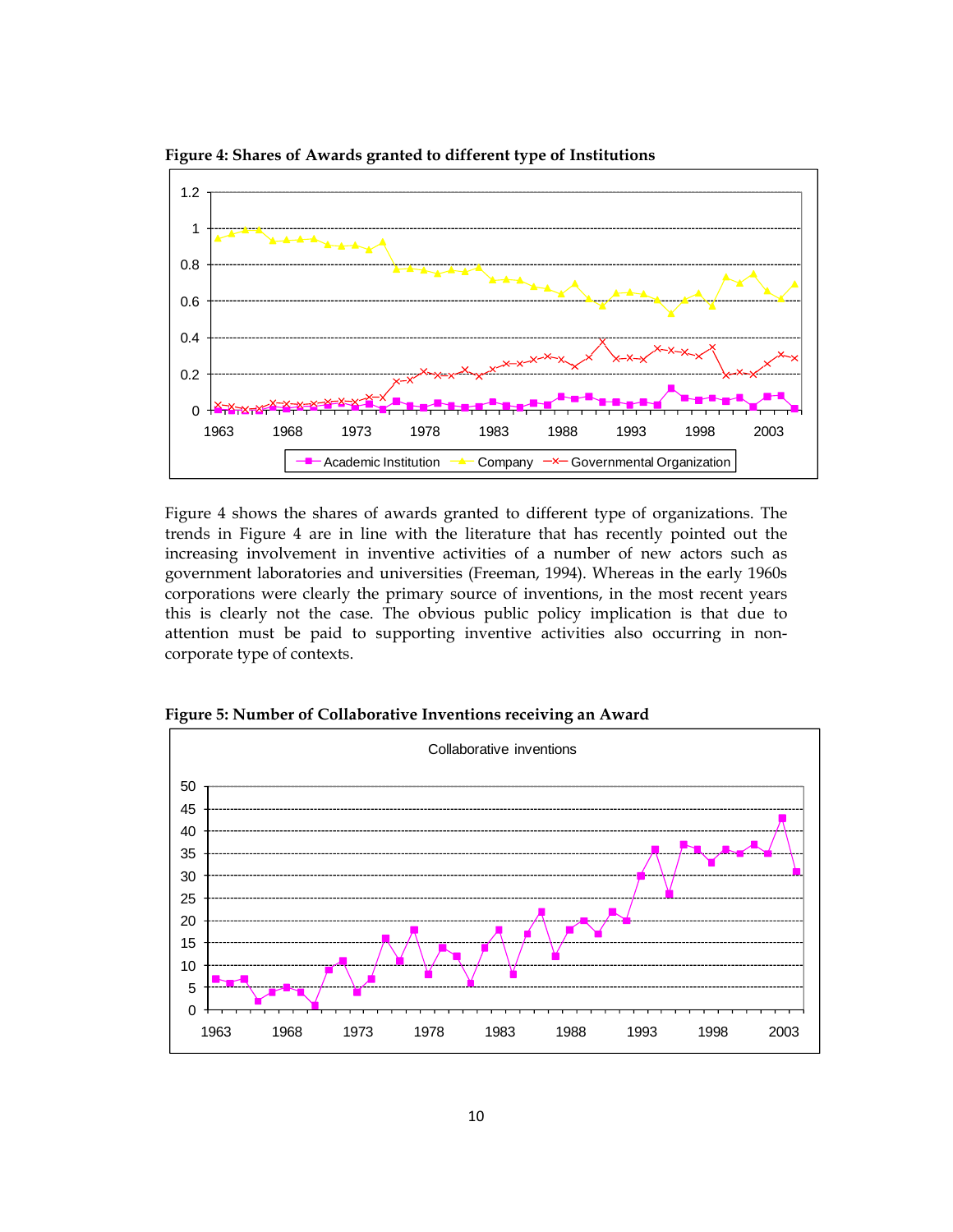Figure 5 displays the number of inventions receiving an award that are the outcome of collaborative activities. The figure shows a clear increasing trend which is fully consistent with the emphasis that has been put on the growing role of cooperation and networking in the field of innovative activities (Freeman, 1991). Again, if one is tempted to draw policy prescriptions, Figure 5 provides some corroboration for public policy measures supporting the formation of partnership and networks.



**Figure 6: Distribution of Awards across technology types, 1963-2005** 

R&D 100 awards are classified in a number of different product categories. Unfortunately the classification is not consistent over time. Further in some cases the inventions were not assigned to a specific category. Thus, in order to examine the distribution of awarded inventions across different technological fields, we have proceeded as follows. First we have reclassified each awarded invention according to a new technology-oriented classification of 30 different sectors based on the cooccurrence of the International Patent Classification (IPC) codes proposed by the *Observatoire des Sciences et des Techniques* (OST)9. In a few doubtful cases, we have not only the classification in product categories of the R&D100 awards but also looked at the invention description. It is important to note that we have assigned each awarded inventions to only one of the 30 OST sectors. These sectors have been further aggregated into 5 "macro" technological classes (called "OST5" henceforth) defined

 9 See Hinze, Reiss, Schmoch (1997).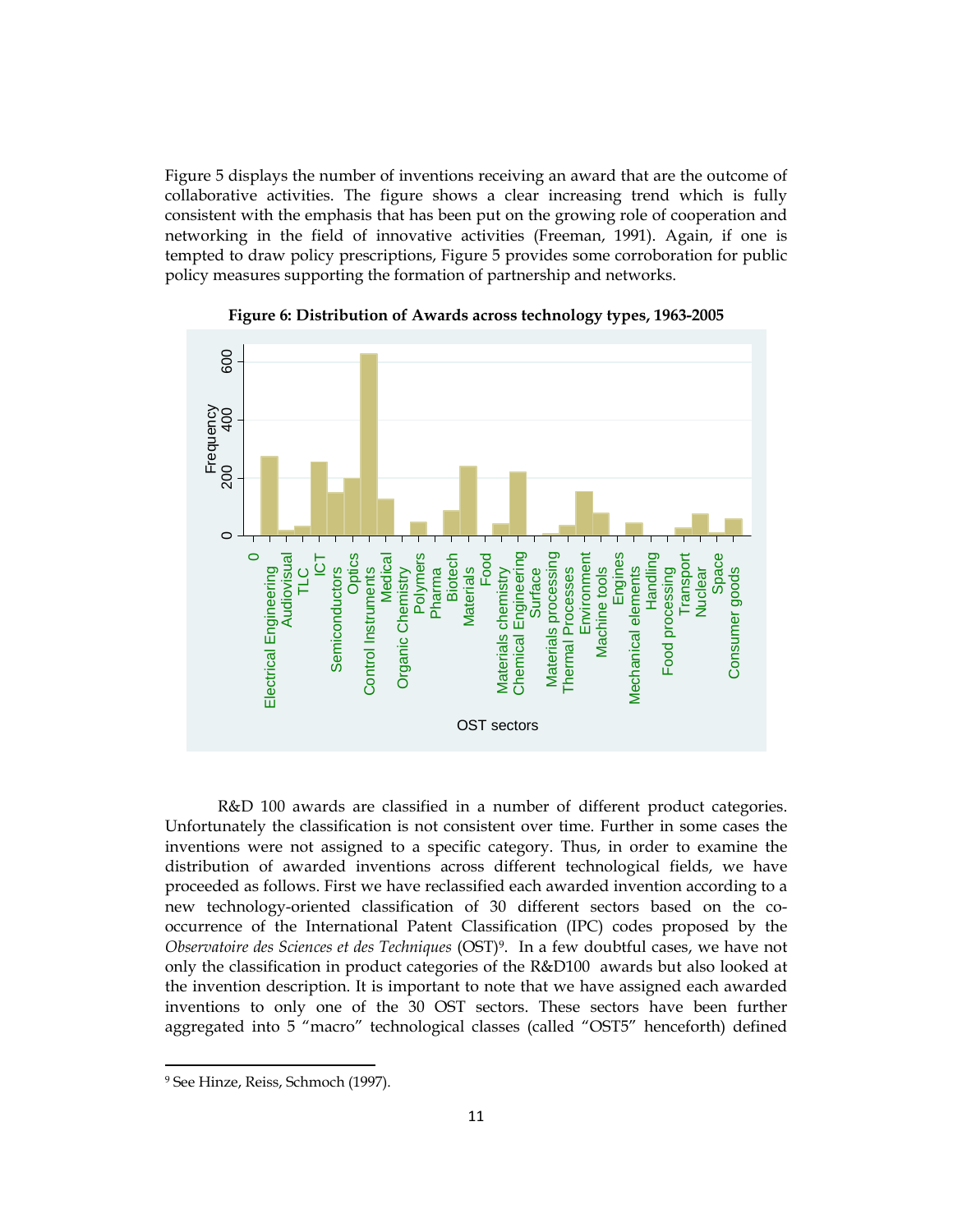according to the following ISI-INIPI-OST patent classification based on the EPO IPC technological classes, as shown in Table 1. 10

|                              | MacroISI-INIPI-OST   ISI-INIPI-OST |                       | <b>Technological Class</b> |  |  |
|------------------------------|------------------------------------|-----------------------|----------------------------|--|--|
|                              |                                    |                       | Electrical engineering     |  |  |
|                              | 1,2,3,4,5<br>6,7,8,27<br>っ         |                       | Instruments                |  |  |
|                              | 3                                  | 9, 10, 11, 12, 14, 15 | Chemistry, Pharmaceuticals |  |  |
|                              | 13, 16, 17, 18, 20, 24, 25<br>4    |                       | Process engineering        |  |  |
| 19,21,22,23,26,28,29,30<br>5 |                                    |                       | Mechanical engineering     |  |  |

Table 1 - Aggregation of the 30 ISI-INPI-OST sectors in 5 macro-classes

Figure 6 contains histograms showing the distribution of the awarded inventions across the 30 OST sectors. It is important to notice that there is no effort on the part of the jury to make sure that the yearly list of winners would cover a large spectrum of technologies. The only criteria adopted are those mentioned in the previous section, that is to say technological and competitive significance. For this reason figure 6 provide the best indication of the biases of the R&D awards in terms of representation of inventive activities. As one would have expected, there is a powerful distortion towards "high-tech" sectors such as instruments, biotechnology, information and communication technologies, optics (lasers), semiconductors, etc. The predominant technology is the field of instrumentation (control instruments). In part this may be clearly explained by the interests of the editors and the readership of the magazine (instrumentation plays a central role in the majority of modern R&D processes). An additional reason for this finding may be related to an advantage for entries in this category in demonstrating in a credible way that they are superior to the state of the art, by means of quantitative assessment of technological performance. What is worth remarking is that, even in a competition whose explicit aim is to reward technological invention in a broad sense ("change people's lives for the better"), it seems possible to reveal the existence of bias towards technological sophistication. More "mundane" technological classes such as food, food processing and consumer goods exhibit relatively few inventions.

 All in all, these results confirm that the R&D 100 awards tend to cover, as one would have expected, a "high-tech", R&D intensive segment of the economy.

 Table 2 displays the shares of awarded inventions that have been patented (patenting rates) subdivided across both 5 and 30 OST sectors. In order to construct table 2, we have tried to match each awarded invention with one or more USPTO patents (given the nature of our data source, the most obvious choice is to look for US patents) . In particular, we have searched USPTO patents granted in a time interval ranging from 3 years before to 3 years after the award. The other criteria for ascertaining a "positive" match were the name of the inventors, the company and the consistency between the description of the "R&D" 100 invention and the title and abstract of the patent. We should stress that these results are to be considered provisional and that the matching is inevitably subjected to errors. However, note that

<sup>&</sup>lt;sup>10</sup> Technology-oriented classification system jointly elaborated by the German Fraunhofer Institute of Systems and Innovation Research (ISI), the French Patent Office (INIPI) and the Observatoire des Science and des Techniques (OST).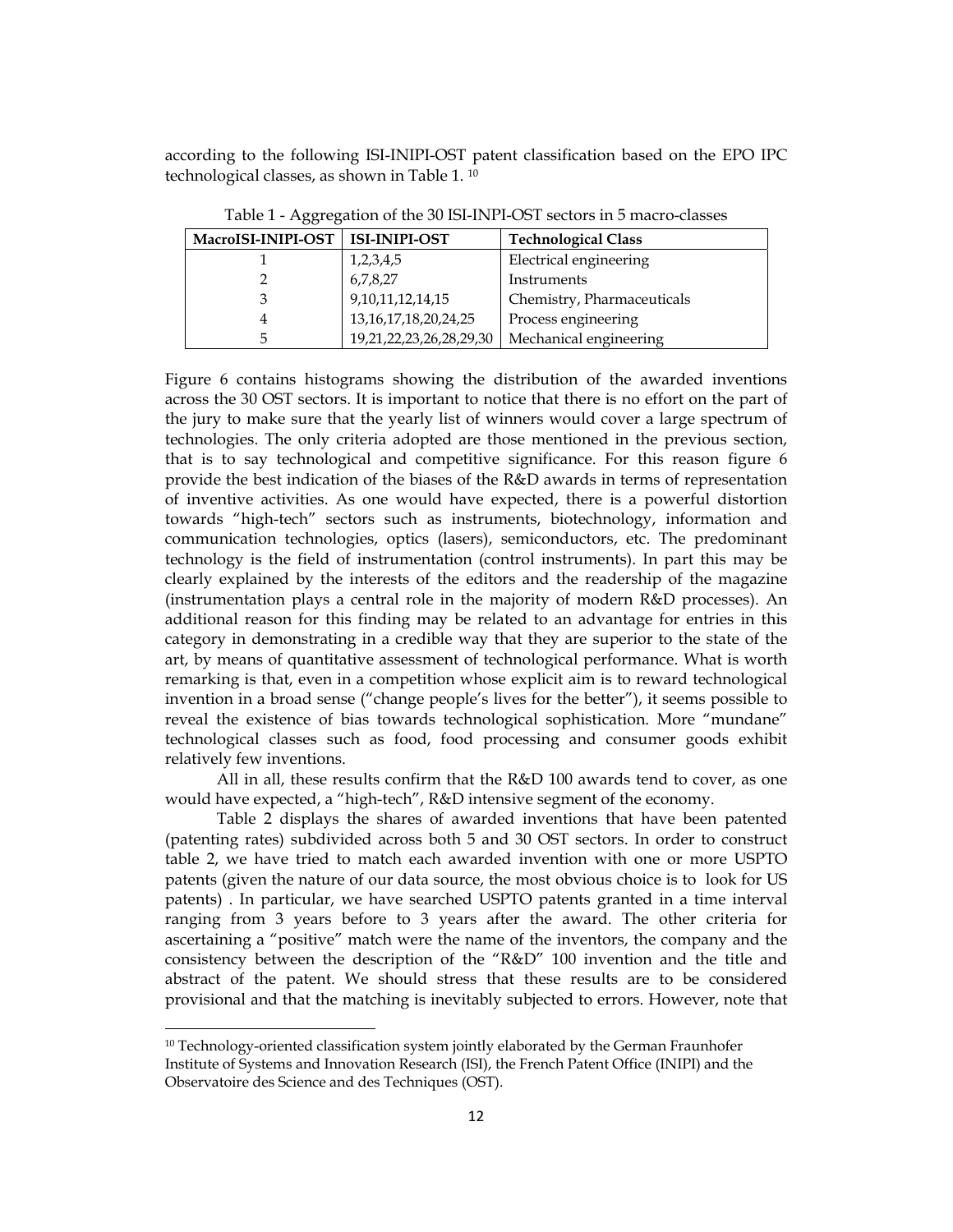in uncertain cases the "benefit of the doubt" was given to a positive match (ie, we considered the awarded invention as covered by a patent).

 Overall, we found that only 269 awarded inventions (slightly less than 10%) where patented according to our matching criteria. Intriguingly, this is quite in line with the findings of Petra Moser which reports total patenting rates between 11% and 14% for the inventions displayed at the Crystal Palace exhibition of 1851 (Moser, 2005, p. 1221). Of course, the preliminary nature of our results, means that we should not put an excessive weight on this finding. However, even if we consider possible errors that may have led us to underestimate patenting rates, the result is staggering. We should consider that here we are dealing with a competition that aims to capture the output of formalized R&D efforts, which is notoriously one of the contexts with the highest propensity to patent. Further, we are in principle dealing with major innovations. Thus, our findings seems again to reveal that patent protection, even in this context, may be a much less used instrument for protecting innovation than what is generally believed. In our judgment, our finding is actually a powerful corroboration of the findings of both Moser (2005) and with the results of the Yale and Carnegie Mellon survey (Levin et al., 1987; Cohen et al.,2000) indicating that only in a restricted number of contexts patents are considered as essential tools for protecting innovation by companies. The obvious policy implication is actually that in terms of attitudes towards intellectual property the recent developments (strengthening of IPR regimes) may be actually going in the wrong direction, as it would appear considering the predominant share of inventive activities which is actually carried out without resorting to patent protection. For a more elaborate discussion of this point see Boldrin and Levine (2008).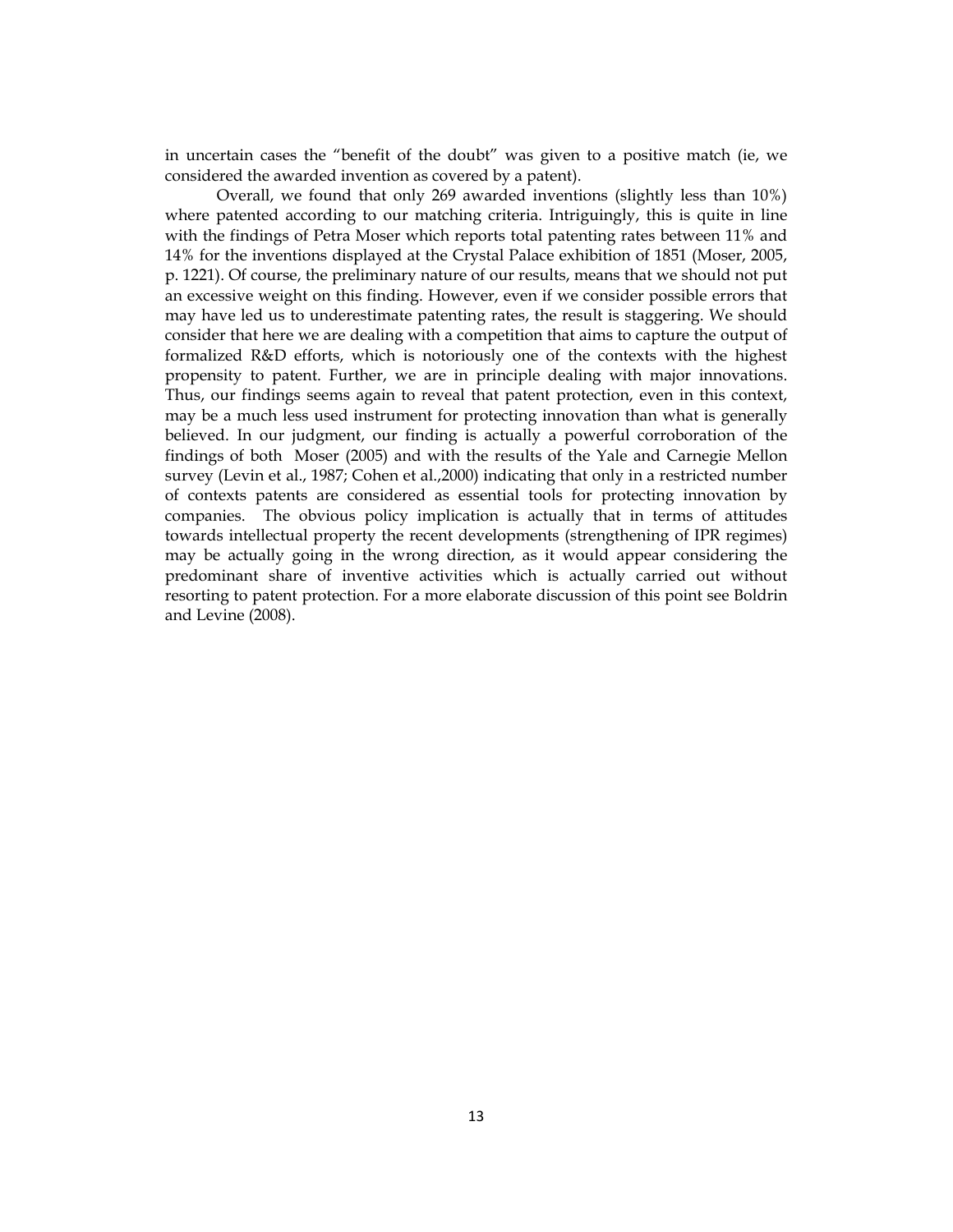| OST <sub>5</sub>              |                          | OST30                           | N Inventions     | <b>Share Patented</b> |  |
|-------------------------------|--------------------------|---------------------------------|------------------|-----------------------|--|
|                               | Electrical engineering & |                                 |                  |                       |  |
|                               | $\mathbf{1}$             | devices                         | 274              | 0.1350                |  |
|                               | 2                        | Audiovisual technology          | 19               | 0.1053                |  |
|                               | 3                        | Telecommunications              | 32               | 0.1563                |  |
|                               | 4                        | <b>Information Technologies</b> | 255              | 0.0824                |  |
|                               | 5                        | Semiconductors                  | 148              | 0.1149                |  |
| <b>Electrical engineering</b> |                          |                                 | 728              | 0.1126                |  |
|                               | 6                        | Optics                          | 198              | 0.1111                |  |
|                               | $\overline{7}$           | Control technology              | 629              | 0.0493                |  |
|                               | 8                        | Medical technology              | 125              | 0.1120                |  |
|                               | 27                       | Nuclear engineering             | 75               | 0.0400                |  |
| <b>Instruments</b>            |                          |                                 | 1027             | 0.0682                |  |
|                               | 9                        | Organic chemistry               | $\theta$         |                       |  |
|                               | 10                       | Polymers                        | 47               | 0.1489                |  |
|                               | 11                       | Pharmaceutics                   | $\theta$         |                       |  |
|                               | 12                       | Biotechnology                   | 87               | 0.0690                |  |
|                               | 14                       | Food chemistry                  | $\boldsymbol{0}$ |                       |  |
|                               | 15                       | Basic materials chemistry       | 42               | 0.2857                |  |
| Chemistry,                    |                          |                                 |                  |                       |  |
| Pharmaceuticals               |                          |                                 | 176              | 0.1420                |  |
|                               | 13                       | Materials metallurgy            | 240              | 0.1458                |  |
|                               | 16                       | Chemical engineering            | 220              | 0.1091                |  |
|                               |                          | Surface technology              | $\theta$         |                       |  |
|                               | 18                       | Materials processing            | 8                | $\theta$              |  |
|                               | 20                       | Environmental technology        | 154              | 0.0714                |  |
|                               | 24                       | Handling & printing             | $\theta$         |                       |  |
|                               | 25                       | Food processing                 | $\Omega$         |                       |  |
| Process engineering           |                          |                                 | 622              | 0.1125                |  |
|                               | 19                       | Thermal processes               | 34               | 0.0882                |  |
|                               | 21                       | Machine tools                   | 77               | 0.1169                |  |
|                               | 22                       | Engines                         | $\theta$         |                       |  |
|                               | 23                       | Mechanical elements             | 43               | 0.0465                |  |
|                               | 26                       | Transport                       | 27               | 0.0370                |  |
|                               | 28                       | Space technology                | 9                | 0.1111                |  |
|                               | 29                       | Consumer goods                  | 59               | 0.1017                |  |
|                               | 30                       | Civil engineering               | $\theta$         |                       |  |
| <b>Mechanical engineering</b> |                          |                                 | 249              | 0.0884                |  |
| <b>Total</b>                  |                          |                                 | 2802             | 0.0960                |  |

Table 2- Patenting Rates of "R&D" 100 inventions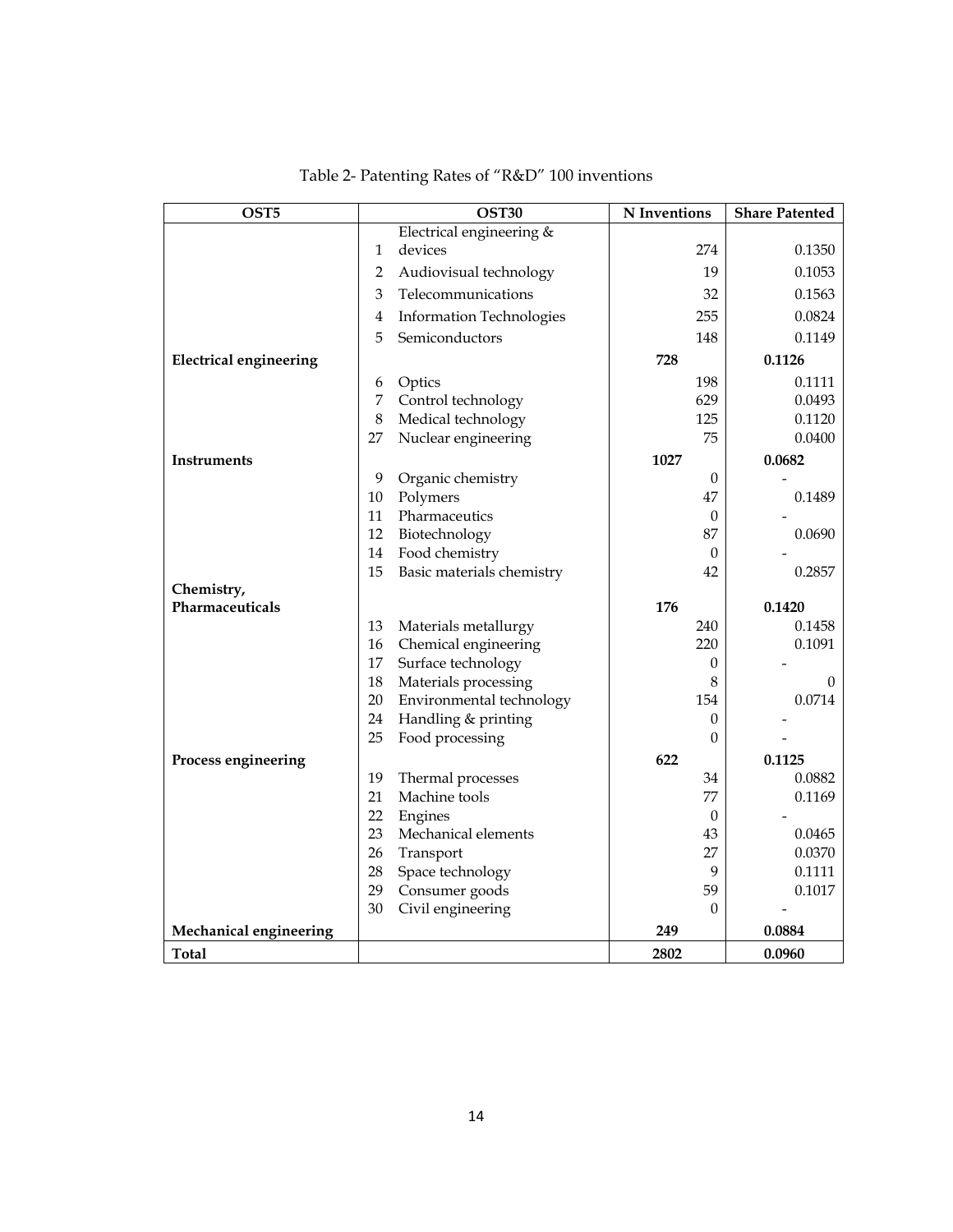The share of patented inventions however change considerably across sectors as evidenced by Table 7. In terms of macro-sectors, the sector with highest propensity to patent is chemical/pharmaceuticals (this is also in line with the results of the Yale and Carnegie surveys on the effectiveness of patents for protecting inventions in these field). On the other side, the macro-sector with the lowest patenting rate is instruments. In this case we should not forget that many organizations active in this sector are noncorporate institution such as universities and public research centers and this may contribute the relatively low patenting rate.

### **4. Econometric analysis.**

In this section we carry two econometric exercises: the first one is to inspect how different patterns of innovation regimes (as measured by patent indicators) affect the probability to observe an important/breakthrough invention (i.e. an awarded invention) in a given macro-sector; the second one is to analyze which determinants affect the propensity to patent an awarded invention in a given macro-sector and year.

### **4.1 Patterns of Inventive Activities and Technological Breakthroughs**

For each of the five macro-classes mentioned above we have computed a set of time-varying indicators, aiming to proxy different patterns of innovative activities across classes and over time, using patent data from the NBER Patent Data Project<sup>11</sup>, which collects a very comprehensive set of information on USPTO patents for the period 1976-2006 (e.g.: dates of application and grant, inventors and applicant's name, number of claims, technological classes, forward and backward citations, etc.)12. In particular, defining with j=1,..,5 each OST5 sector and with t=1976,…, 2006 the year of granting of each patent, following the contributions of Breschi, Malerba, and Orsenigo (2000), Hall, Jaffe and Trajtenberg (2001) and Corrocher, Malerba and Montobbio (2007), we computed the following indicators:

$$
1) \, PAT\_GROWTH_{jt} = \frac{PAT_{jt} - PAT_{jt-1}}{PAT_{jt-1}}
$$

Where PAT*jt* is the total number of patent granted in OST5 class *j* in year *t*.

2)  $ENTRY_{jt} = \frac{NEWPATH_{jt}}{PATH_{jt}}$ 

<sup>&</sup>lt;sup>11</sup> See Hall et al. (2001) and https://sites.google.com/site/patentdataproject/Home for a comprehensive description of the database.

<sup>&</sup>lt;sup>12</sup> The reclassification of all USPTO patents according to the 2008 IPC classification system is available on the NBER Patent Data Project website and it has been performed on the basis of the International Patent Classification Eighth Edition available at http://www.uspto.gov/go/classification/uspc002/us002toipc8.htm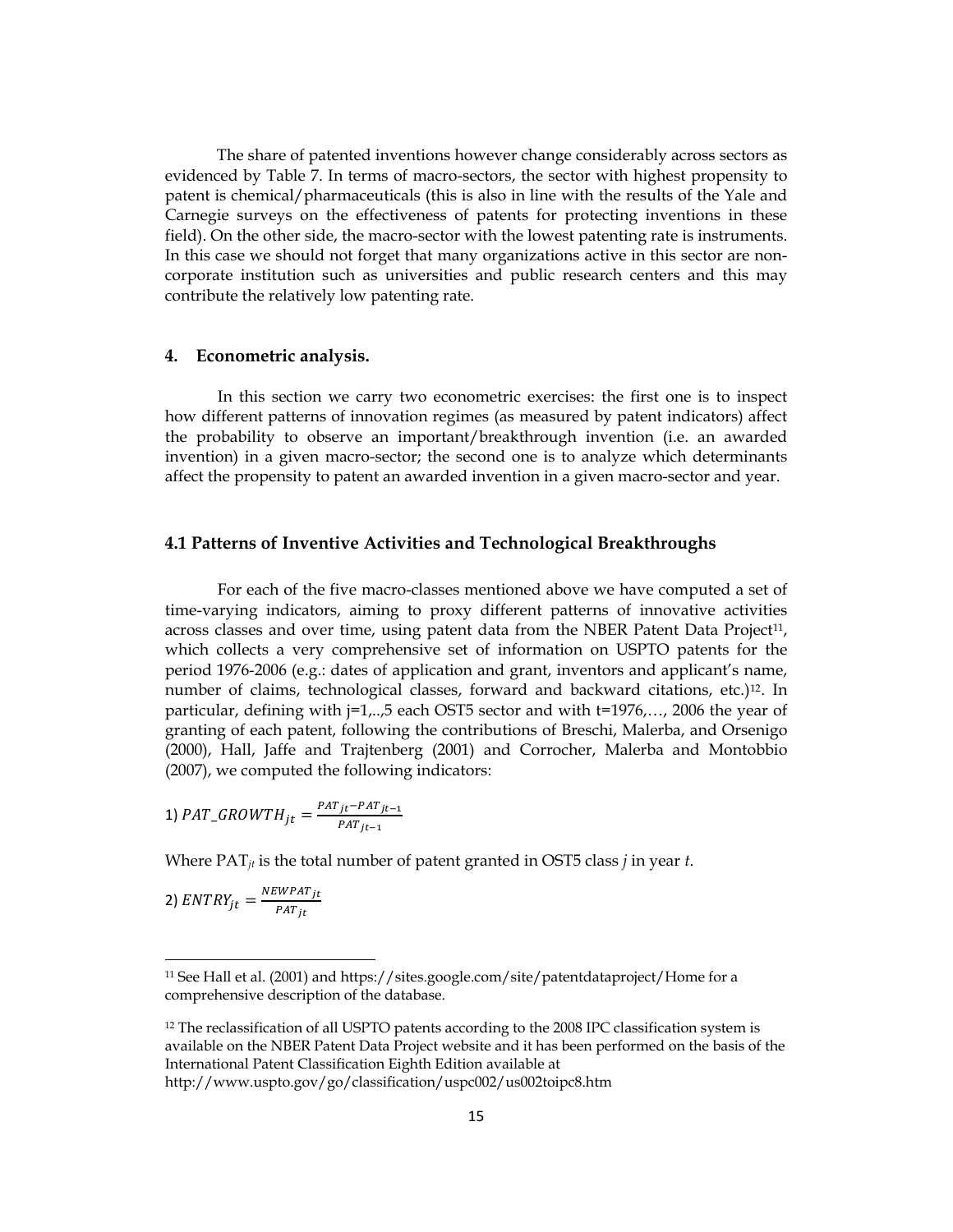Where NEWPAT<sub>*it*</sub> is the total number of patent granted in OST5 class *j* in year *t* by new innovators, i.e. by firms patenting for the first time in class j.

3)  $CA_{it}$  represents the concentration ratio, in term of number of patent granted in a given year *t* and class *j* of the top four patenting firms.

4)  $STABILITY_{it}$  is the Spearman rank correlation coefficient between hierarchies (in term of number of patent granted ) of firms patenting in year *t* and firms patenting in year *t-1* in class *j*.

The last three indicators (ENTRY, C4 and STABILITY) are then synthesized in a unique indicator called SCHUMP*jt* by means of principal component analysis. The computed scoring coefficients, i.e. the correlations between the principal component extracted (which accounts for about 70% of the total variance) and our three original indicators C4, ENTRY and STABILITY are, respectively 0.37, -0.67 and 0.64. We thus find (similarly with Breschi et al. 2000) that our indicator SCHUMP (which represents the prediction obtained using the scoring coefficients of the first component and the standardized values of the original variables) provide a synthetic indicator of the type of Schumpeterian pattern of innovation prevailing in a given class *i* in year *t*: high values of SCHUMP reflect an innovation pattern near to Mark II type regime (i.e. deepening pattern of innovative activities with a concentrated and stable population of innovators) , whereas low values of SCHUMP reflect an innovation pattern near to Mark I type regime (i.e. widening pattern with a large and turbulent population of innovators). Figure 7 depicts the different trend of SCHUMP across the OST5 macro sectors considering along our time window. We can see that two sectors (Electrical Engineering and Chemistry&Pharma) are consistently close to a Schumpeter Mark II type regime, two other sectors (Mechanical and Process Engineering) are close to a Schumpeter Mark I type regime and one sector (Instruments) displays an intermediate pattern between these two. Despite the Electrical Engineering sector (which tends to remain close to a Mark II regime along time),we can appreciate a converging trend of the other sectors toward an intermediate type Schumpeterian regime.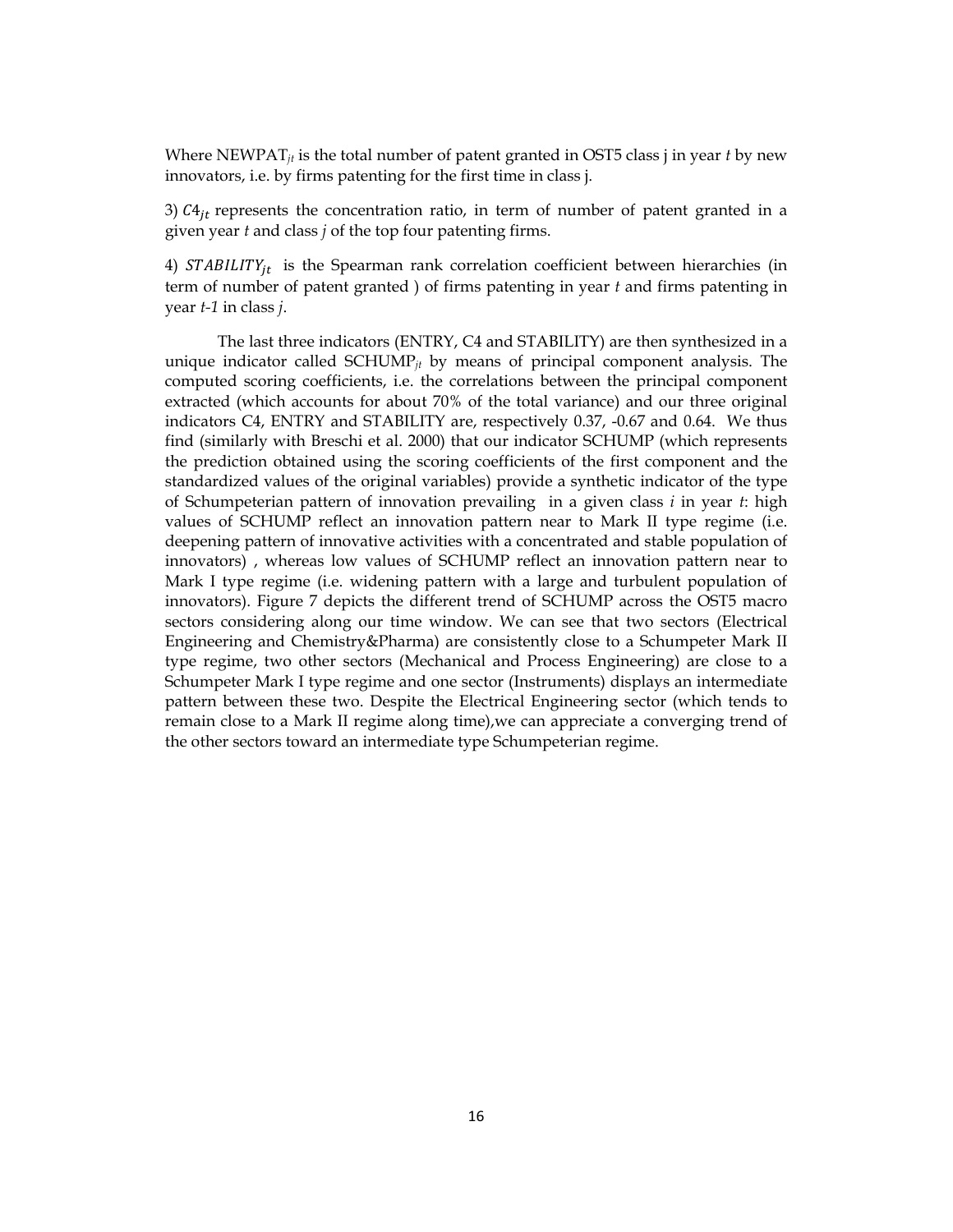

**Figure 7 – Trends of SCHUMP along time for each OST5 macro sector.** 

5) HERFSOURCES\_TECH<sub>its</sub>, this is an index of the relative variety of knowledge sources across technological classes and it is calculated in a similar way as Hall et al. 2001, Trajtenberg et al. 2002 and Corrocher et al. 2007). Let  $a_{iht} = c_{iht}/c_{it}$  be the share of backward citations from patents granted in year *t* and belonging to OST5 class *j* to previous patents in IPC class *h* (defined at 4 digit level), where  $c_{iht}$  is the total number of patents belonging to IPC class *h* and cited by patents granted in year *t* and belonging to OST5 class *j* and  $c_{it} = \sum_h c_{iht}$ , let then  $v_{iht} = P_{iht}/P_{it}$  be the share of patents (for each granting year *t*) in OST5 class *j* belonging to IPC class *h*. Let HERF\_TECH<sub>it</sub> and  $HERFCIT_TECH_{jt}$  be the corrected Herfindahl indexes (Hall, 2000) calculated using respectively the shares  $a_{iht}$  and  $v_{iht}$  and indicating how much each OST5 class *j* and its knowledge sources are concentrated (in term of number of patents granted and number of backward citations made) across different IPC 4 digit sub-classes in a given year *t*. The resulting relative index of concentration of knowledge sources across IPC technological classes is given by the ratio of the previous two indexes:  $HERFSOURCES\_TECH_{jt} = \frac{HERFCT\_TECH_{jt}}{HERF\_TECH_{jt}}.$ 

6) HERFSOURCES\_FIRM<sub>jt</sub> =  $\frac{HERFCIT\_FIRM_{jt}}{HERF\_FIRM_{jt}}$ , this is an index of the relative variety of knowledge sources across firms and it is calculated (for each granting year *t*) in a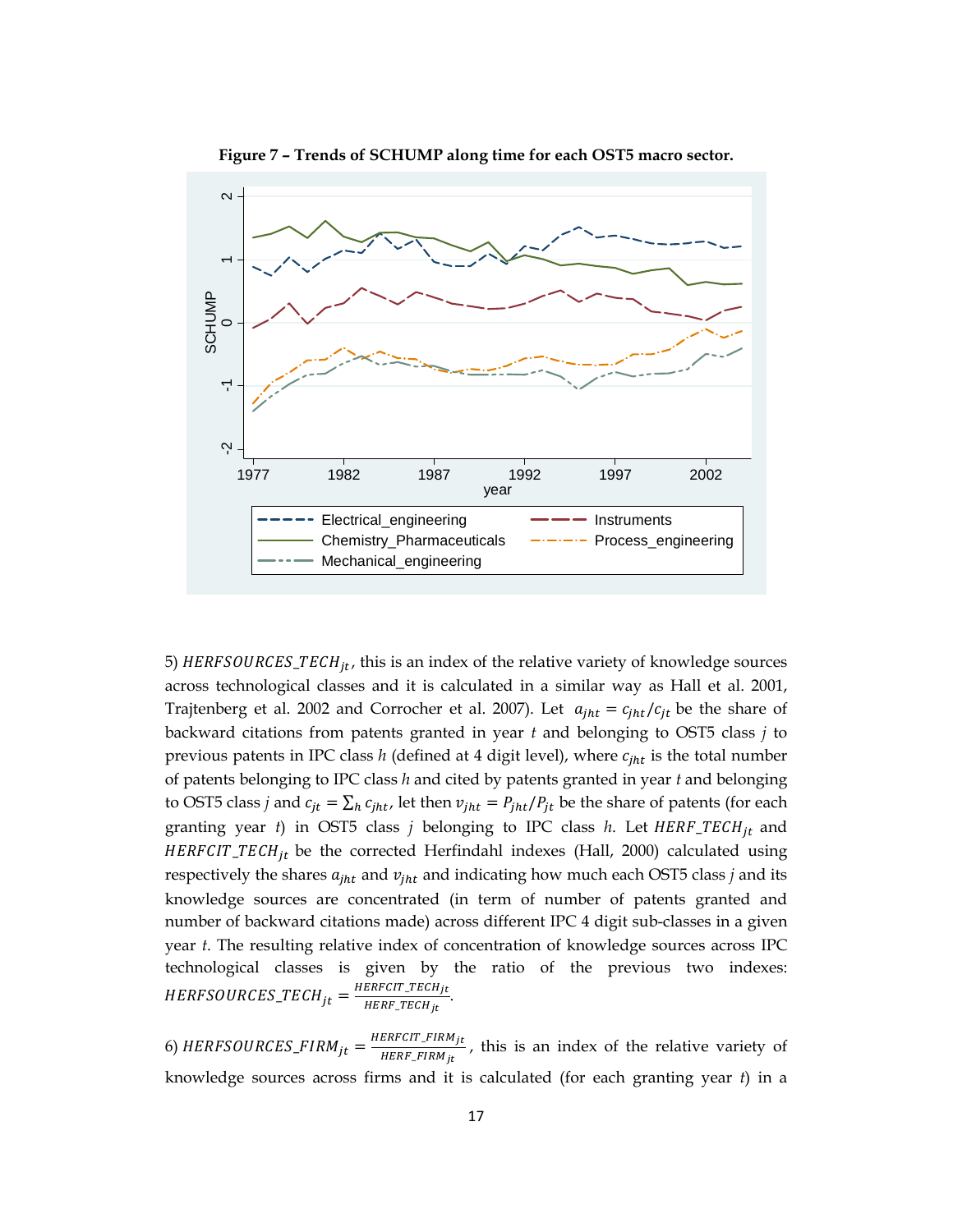similar way as  $HERFSOURCES_TECH_{it}$ . Here the Herfindahl index at the numerator is calculated using the shares of backward citations from patents in class *j* to patents applied by firm z:  $b_{jzt} = d_{jzt}/d_{jt}$ , where  $d_{jz}$  is the total number of cited patents from OST5 class *j* applied by firm *z* (excluding self citations) and  $d_{jt} = \sum_z d_{jzt}$ . The Herfindahl index at the denominator measures the degree of concentration across firms in a given class *j* calculated with respect to the number of patents granted in a given year *t*.

7) SELFSOURCES<sub>jt</sub> =  $\frac{s c_{jt}}{c_{it}}$  is an index of intensity of internal knowledge sources and it is defined for each OST5 class *j* and granting year *t* as the ratio between the total number of self-citations (i.e. backward citations to patents applied by the same firm z) over the total number of backward citations.

Our first model aim to analyze which factors affect the probability of observing a breakthrough invention in each OST5 sector by considering both industry-level technological regimes and invention specific characteristics. The set of variables involved in the analysis is the following: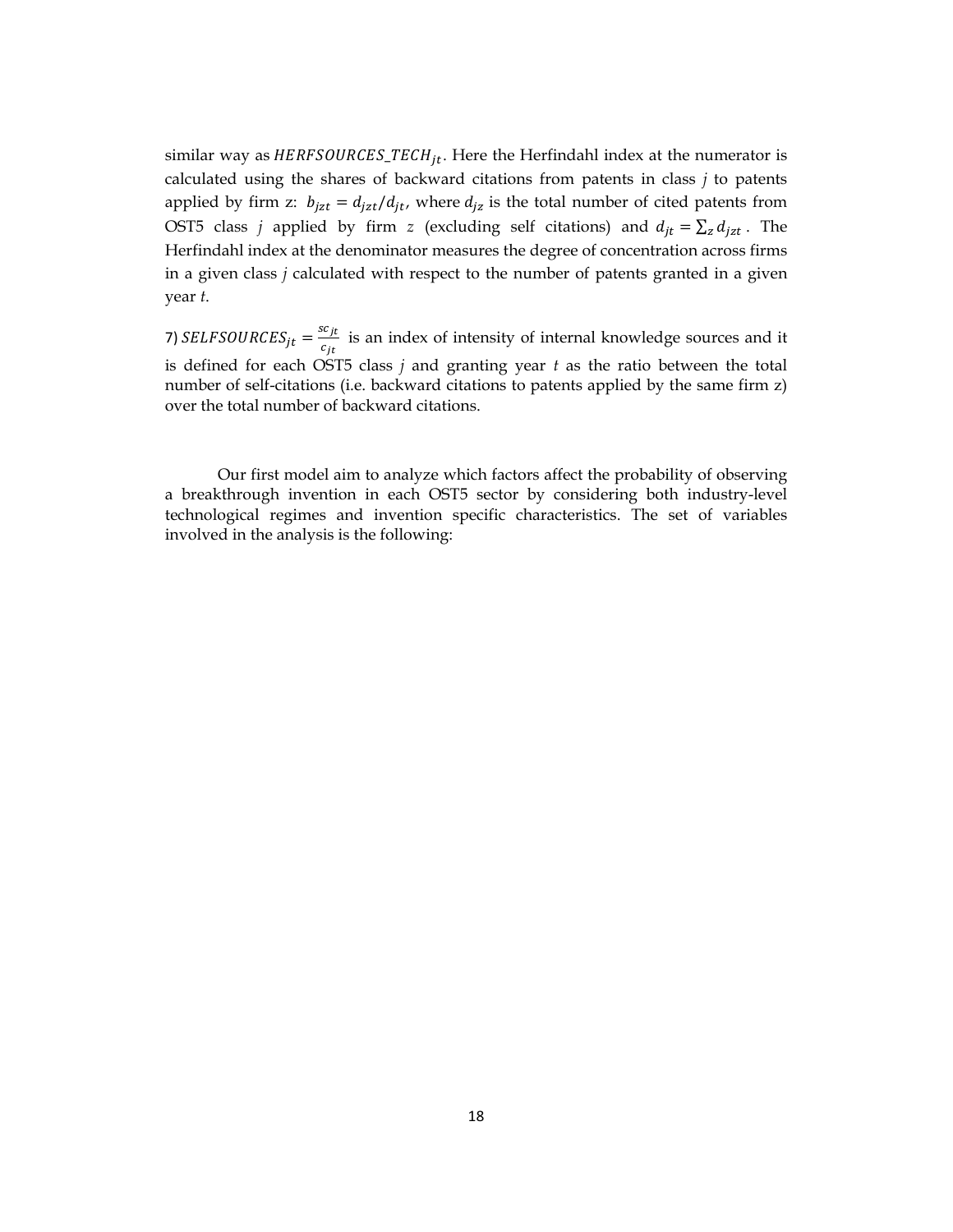| <b>DEPENDENT</b>                | <b>DESCRIPTION</b>                                                               | <b>TYPE</b>    |
|---------------------------------|----------------------------------------------------------------------------------|----------------|
| <b>VARIABLE</b>                 |                                                                                  |                |
| OST <sub>5</sub>                | Invention-type classification according to OST5 (see                             | 5 categories:  |
|                                 | table 4.1)                                                                       | $j=1,2,3,4,5.$ |
| <b>INDEPENDENT</b>              |                                                                                  |                |
| <b>VARIABLES</b>                |                                                                                  |                |
| Sector-level<br>characteristics | j=category of the invention (OST5); t=year of award                              |                |
| PAT_GROWTH <sub>it</sub>        | Patent growth rate                                                               | continuous     |
|                                 |                                                                                  |                |
| $SCHUMP_{it}$                   | Schumpeterian pattern of innovative activities index                             | continuous     |
| HERFSOURCES<br>$TECH_{it}$      | Variety of knowledge sources across technological<br>classes index               | continuous     |
| HERFSOURCES_<br>$FIRM_{it}$     | Variety of knowledge sources across firms index                                  | continuous     |
| SELFSOURCES <sub>it</sub>       | Intensity of internal knowledge sources index                                    | continuous     |
| <b>Invention-level</b>          |                                                                                  |                |
| characteristics                 |                                                                                  |                |
| <b>MAPPL</b>                    | $=$ 1 for multiple applicant organizations, $=$ 0<br>otherwise                   | dummy          |
| <b>NINV</b>                     | Number of inventors                                                              | count          |
| <b>USA</b>                      | $=$ 1 if at least one applicant is a U.S. organization, $=$ 0<br>otherwise       | dummy          |
| GOV                             | = 1 if at least one applicant is a governmental<br>organization, $= 0$ otherwise | dummy          |
| <b>ACAD</b>                     | = 1 if at least one applicant is an academic                                     | dummy          |
|                                 | organization, $= 0$ otherwise                                                    |                |
| Other controls                  |                                                                                  |                |
| dum1986_1995                    | = 1 the invention has been awarded in the 1986-1995                              | dummy          |
|                                 | $decade, = 0$ otherwise                                                          |                |
| dum1996_2005                    | = 1 the invention has been awarded in the 1996-2005                              | dummy          |
|                                 | $decade, = 0$ otherwise                                                          |                |

Table 3 – Variables description

Our final reference period of analysis ranges from 1977 to 200513 with a total of 2802 inventions awarded. The following tables report the main descriptive statistics of the variables involved in the analysis and the distribution of the awarded inventions across sectors and over time.

<sup>&</sup>lt;sup>13</sup> We dropped the first (1976) and last (2005) year of reference to avoid possible inconsistencies when calculation our time-varying industry indexes based on patent data.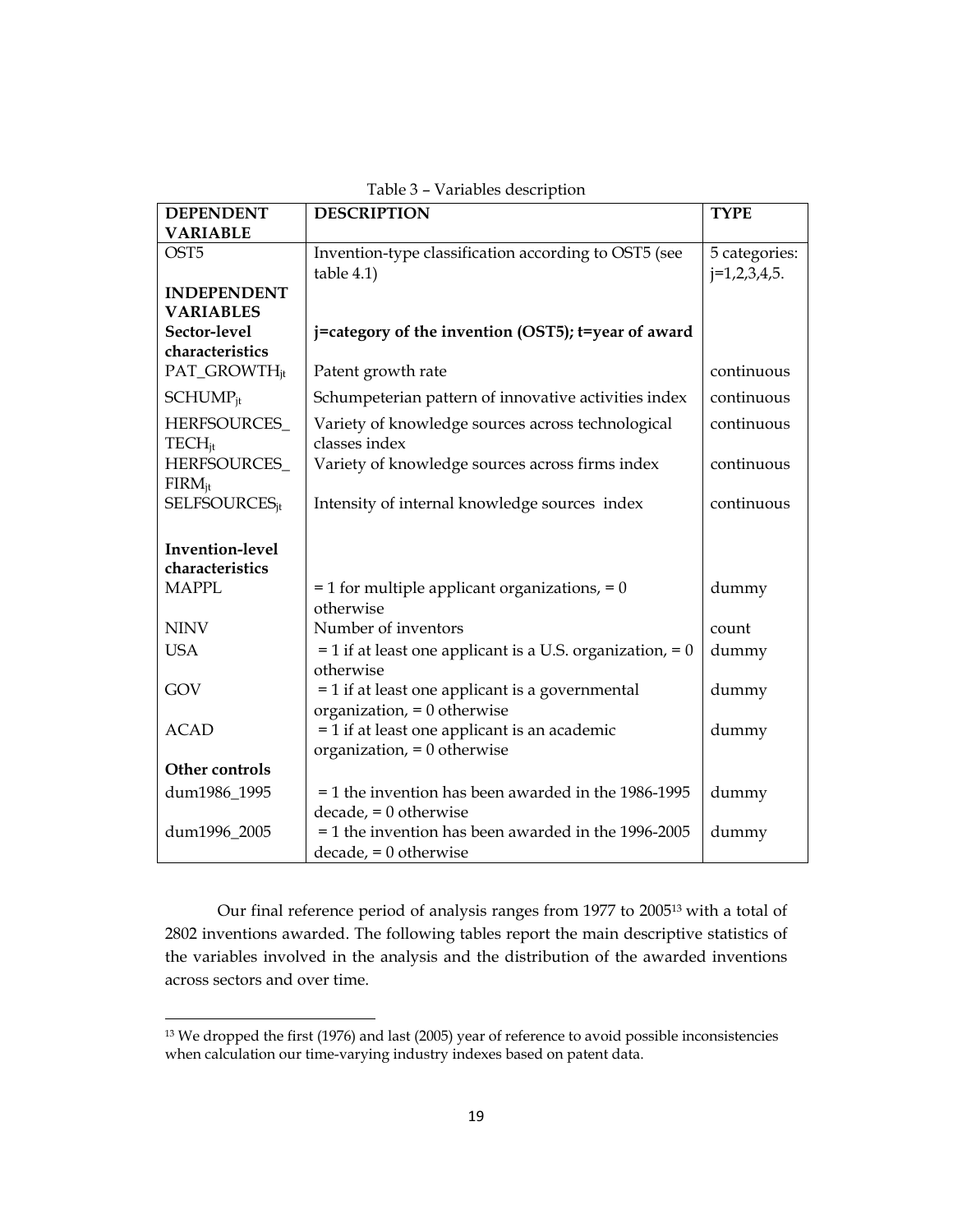|                                |      |          | Std.     |          |              |
|--------------------------------|------|----------|----------|----------|--------------|
| Variable                       | Obs  | Mean     | Dev.     | Min      | Max          |
| OST <sub>5</sub>               | 2802 | 2.514    | 1.322    | 1        | 5            |
| PAT_GROWTH <sub>it</sub>       | 2802 | 0.049    | 0.126    | $-0.290$ | 0.478        |
| $SCHUMP_{it}$                  | 2802 | 0.414    | 0.050    | 0.291    | 0.658        |
| HERFSOURCES_TECH <sub>it</sub> | 2802 | 0.521    | 0.103    | 0.273    | 0.910        |
| HERFSOURCES_FIRMit             | 2802 | 0.841    | 0.156    | 0.565    | 1.382        |
| SELFSOURCES <sub>it</sub>      | 2802 | 0.142    | 0.048    | 0.085    | 0.448        |
| MAPPL                          | 2802 | 0.256    | 0.437    | $\Omega$ | 1            |
| <b>NINV</b>                    | 2802 | 1.665    | 0.902    | 1        | 5            |
| USA.                           | 2802 | 0.877    | 0.329    | $\Omega$ | 1            |
| GOV                            | 2802 | 0.320    | 0.467    | $\Omega$ | 1            |
| ACAD                           | 2802 | 0.074    | 0.262    | $\Omega$ | $\mathbf{1}$ |
| dum1986_1995                   | 2802 | $\Omega$ | $\Omega$ | $\Omega$ | 1            |
| dum1996 2005                   | 2802 | 0.322    | 0.467    | 0        |              |

Table 4 – Main descriptive statistics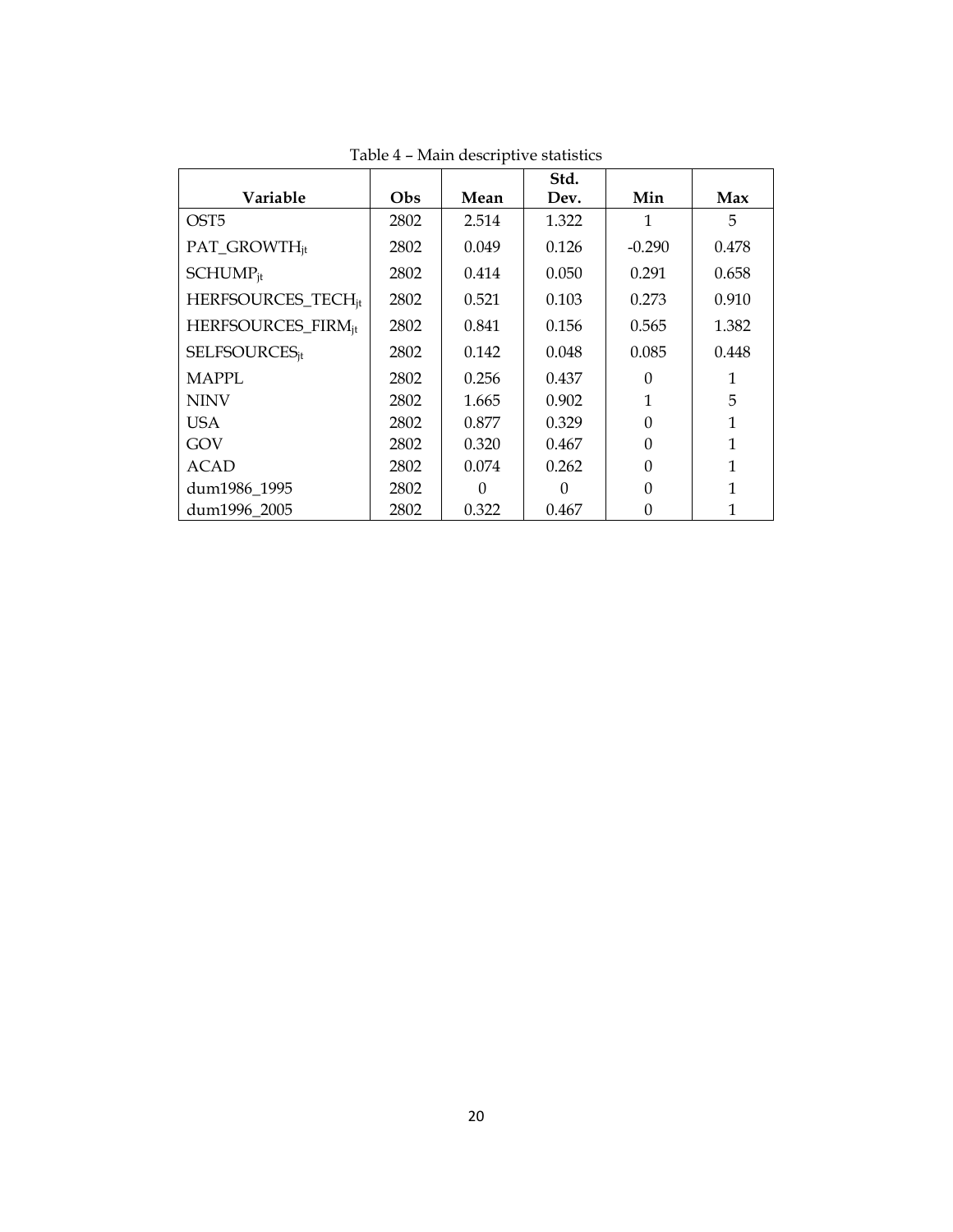| Year  |     | Electrical Eng. |       | <b>Instruments</b> |                  | Chem. & Pharma |     | Process Eng. |     | Mechanical Eng. | All sectors |           |
|-------|-----|-----------------|-------|--------------------|------------------|----------------|-----|--------------|-----|-----------------|-------------|-----------|
| 1977  | 20  | $(20.2\%)$      | 38    | (38.38%)           | 14               | $(14.14\%)$    | 18  | (18.18%)     | 9   | $(9.09\%)$      | 99          | $(100\%)$ |
| 1978  | 24  | $(24.24\%)$     | 37    | (37.37%)           | 17               | (17.17%)       | 14  | $(14.14\%)$  | 7   | $(7.07\%)$      | 99          | $(100\%)$ |
| 1979  | 33  | (32.35%)        | 32    | (31.37%)           | 18               | (17.65%)       | 12  | $(11.76\%)$  | 7   | $(6.86\%)$      | 102         | $(100\%)$ |
| 1980  | 35  | $(32.11\%)$     | 32    | $(29.36\%)$        | 8                | $(7.34\%)$     | 30  | (27.52%)     | 4   | (3.67%)         | 109         | $(100\%)$ |
| 1981  | 24  | $(24.74\%)$     | 47    | (48.45%)           | 7                | $(7.22\%)$     | 13  | $(13.4\%)$   | 6   | $(6.19\%)$      | 97          | $(100\%)$ |
| 1982  | 25  | (25.25%)        | 40    | $(40.4\%)$         | 7                | (7.07%)        | 17  | (17.17%)     | 10  | $(10.1\%)$      | 99          | $(100\%)$ |
| 1983  | 20  | $(20.2\%)$      | 38    | (38.38%)           | 6                | $(6.06\%)$     | 19  | (19.19%)     | 16  | $(16.16\%)$     | 99          | $(100\%)$ |
| 1984  | 24  | $(24.24\%)$     | 44    | $(44.44\%)$        | 0                | (0%)           | 21  | $(21.21\%)$  | 10  | $(10.1\%)$      | 99          | $(100\%)$ |
| 1985  | 36  | $(36.36\%)$     | 39    | (39.39%)           | 1                | $(1.01\%)$     | 19  | (19.19%)     | 4   | $(4.04\%)$      | 99          | $(100\%)$ |
| 1986  | 34  | $(34.34\%)$     | 37    | (37.37%)           | 0                | (0%)           | 23  | (23.23%)     | 5   | $(5.05\%)$      | 99          | $(100\%)$ |
| 1987  | 25  | (25%)           | 50    | $(50\%)$           | 0                | (0%)           | 20  | $(20\%)$     | 5   | (5%)            | 100         | $(100\%)$ |
| 1988  | 15  | (15%)           | 60    | $(60\%)$           | 0                | (0%)           | 25  | (25%)        | 0   | (0%)            | 100         | $(100\%)$ |
| 1989  | 22  | (22.22%)        | 49    | (49.49%)           | 0                | $(0\%)$        | 21  | $(21.21\%)$  | 7   | (7.07%)         | 99          | $(100\%)$ |
| 1990  | 23  | (23%)           | 46    | (46%)              | $\boldsymbol{0}$ | $(0\%)$        | 25  | (25%)        | 6   | (6%)            | 100         | $(100\%)$ |
| 1991  | 22  | (22%)           | 35    | (35%)              | 5                | (5%)           | 30  | $(30\%)$     | 8   | (8%)            | 100         | $(100\%)$ |
| 1992  | 21  | (21%)           | 32    | (32%)              | 8                | (8%)           | 24  | (24%)        | 15  | (15%)           | 100         | $(100\%)$ |
| 1993  | 29  | (29%)           | 29    | (29%)              | 8                | (8%)           | 22  | (22%)        | 12  | (12%)           | 100         | $(100\%)$ |
| 1994  | 26  | (26%)           | 35    | (35%)              | 5                | (5%)           | 22  | (22%)        | 12  | (12%)           | 100         | $(100\%)$ |
| 1995  | 18  | (17.82%)        | 29    | $(28.71\%)$        | 6                | $(5.94\%)$     | 27  | (26.73%)     | 21  | (20.79%)        | 101         | $(100\%)$ |
| 1996  | 31  | $(30.69\%)$     | 29    | $(28.71\%)$        | 8                | $(7.92\%)$     | 28  | (27.72%)     | 5   | $(4.95\%)$      | 101         | $(100\%)$ |
| 1997  | 27  | (27%)           | 26    | (26%)              | 12               | (12%)          | 23  | (23%)        | 12  | (12%)           | 100         | $(100\%)$ |
| 1998  | 26  | (26%)           | 33    | (33%)              | 1                | (1%)           | 30  | $(30\%)$     | 10  | $(10\%)$        | 100         | $(100\%)$ |
| 1999  | 28  | (28%)           | 32    | (32%)              | 1                | (1%)           | 26  | (26%)        | 13  | (13%)           | 100         | $(100\%)$ |
| 2000  | 26  | (26%)           | 29    | (29%)              | 7                | (7%)           | 33  | (33%)        | 5   | (5%)            | 100         | $(100\%)$ |
| 2001  | 26  | (26%)           | 35    | (35%)              | 4                | $(4\%)$        | 24  | (24%)        | 11  | (11%)           | 100         | $(100\%)$ |
| 2002  | 32  | (32%)           | 26    | (26%)              | 11               | (11%)          | 23  | (23%)        | 8   | (8%)            | 100         | $(100\%)$ |
| 2003  | 31  | (31%)           | 40    | $(40\%)$           | 6                | (6%)           | 12  | (12%)        | 11  | (11%)           | 100         | $(100\%)$ |
| 2004  | 25  | (25%)           | 28    | (28%)              | 16               | (16%)          | 21  | (21%)        | 10  | $(10\%)$        | 100         | $(100\%)$ |
| Total | 728 | $(25.98\%)$     | 1,027 | (36.65%)           | 176              | $(6.28\%)$     | 622 | $(22.2\%)$   | 249 | $(8.89\%)$      | 2,802       | $(100\%)$ |

Table 5 – Distribution of the awarded inventions across sectors.

Generalizing the approach followed by Moser (2005) we assume that both individual (i.e. invention-level) and environmental (i.e. sector-level) characteristics affect the probability of observing a breakthrough invention. Even though in our setting this probability does not reflect directly an individual specific choice (amongst a fixed set of alternatives) which maximizes a latent random utility function (McFadden 1974), we can assume that the observed distribution of prizes across sectors (as resulting by the yearly decision of the R&DMag awarding board) would mimic quite closely how "nature" chooses in which sectors a breakthrough invention is more likely to occur.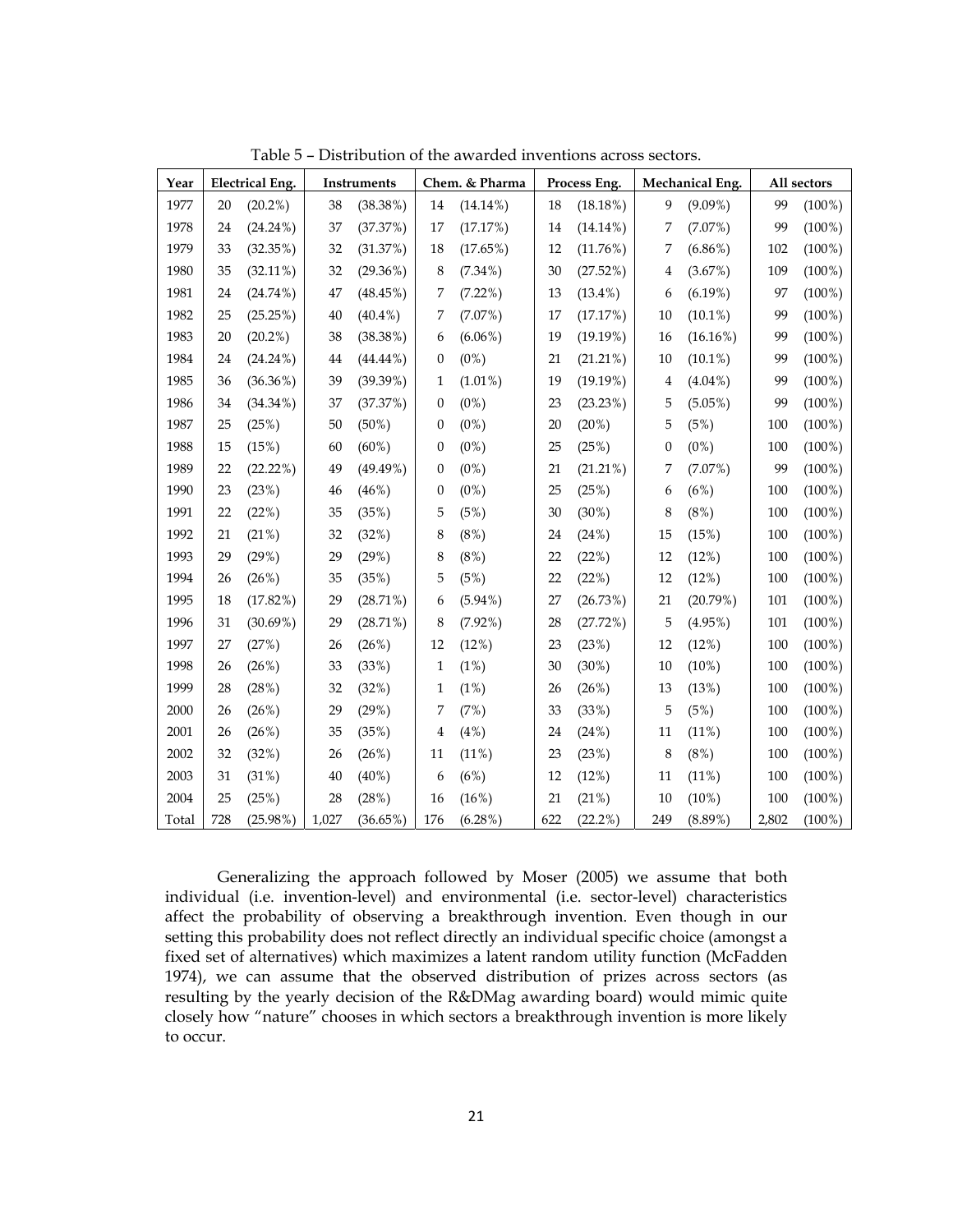We therefore rely on the estimation of a conditional logit model with both alternativevarying and individual-varying regressors. In this setting the probability of observing a breakthrough invention *i* in a given macro-sector *j* is defined as:

$$
p_{ij} = \frac{\exp\left(\mathbf{x}_{ij}\beta + \mathbf{z}_{i}\gamma_{l}\right)}{\sum_{l=1}^{m} \exp\left(\mathbf{x}_{il}\beta + \mathbf{z}_{i}\gamma_{l}\right)} \quad j = 1, ..., m
$$

Where  $x_{ij}$  are a set of alternative-specific regressors and  $z_i$  are a set of case-specific regressors. Table 6 report the estimated coefficients of the model.

|                    | (1)         | (2)         | (3)         | (4)         | (5)         |
|--------------------|-------------|-------------|-------------|-------------|-------------|
| <b>VARIABLES</b>   | All sectors | Instruments | Chemistry   | Process     | Mechanical  |
|                    |             |             | Pharma      | Eng.        | Eng.        |
|                    |             |             |             |             |             |
| MAPPL              |             | $-0.237*$   | $-0.349$    | 0.0453      | $0.605***$  |
|                    |             | (0.130)     | (0.242)     | (0.138)     | (0.174)     |
| <b>NINV</b>        |             | 0.0682      | $0.185**$   | $0.132**$   | 0.0366      |
|                    |             | (0.0583)    | (0.0910)    | (0.0627)    | (0.0829)    |
| <b>USA</b>         |             | $0.380***$  | $0.918***$  | $0.848***$  | 0.254       |
|                    |             | (0.145)     | (0.294)     | (0.186)     | (0.215)     |
| GOV                |             | $-0.124$    | $-0.567***$ | $-0.0606$   | $-0.388**$  |
|                    |             | (0.113)     | (0.212)     | (0.124)     | (0.172)     |
| <b>ACAD</b>        |             | $0.486**$   | 0.319       | $-0.455*$   | $-0.846**$  |
|                    |             | (0.201)     | (0.333)     | (0.247)     | (0.355)     |
| dum1986_1995       |             | $-0.0995$   | $-0.595**$  | 0.196       | $-0.114$    |
|                    |             | (0.152)     | (0.246)     | (0.164)     | (0.226)     |
| dum1996 2005       |             | $-0.416***$ | 0.340       | $-0.0359$   | $-0.348$    |
|                    |             | (0.146)     | (0.311)     | (0.181)     | (0.260)     |
| PAT_GROWTH         | 0.603       |             |             |             |             |
|                    | (0.509)     |             |             |             |             |
| <b>SCHUMP</b>      | $-0.481***$ |             |             |             |             |
|                    | (0.178)     |             |             |             |             |
| HERFSOURCES_TECH   | $-0.676$    |             |             |             |             |
|                    | (1.084)     |             |             |             |             |
| HERFSOURCES_FIRM   | $-1.106***$ |             |             |             |             |
|                    | (0.325)     |             |             |             |             |
| <b>SELFSOURCES</b> | 7.326***    |             |             |             |             |
|                    | (2.311)     |             |             |             |             |
| Constant           |             | $-0.508**$  | $-3.060***$ | $-2.146***$ | $-1.919***$ |
|                    |             | (0.234)     | (0.481)     | (0.435)     | (0.433)     |
|                    |             |             |             |             |             |
| Observations       | 14010       | 14010       | 14010       | 14010       | 14010       |

Table 6 – Multinomial logit regressions

Robust standard errors in parentheses \*\*\* p<0.01, \*\* p<0.05, \* p<0.1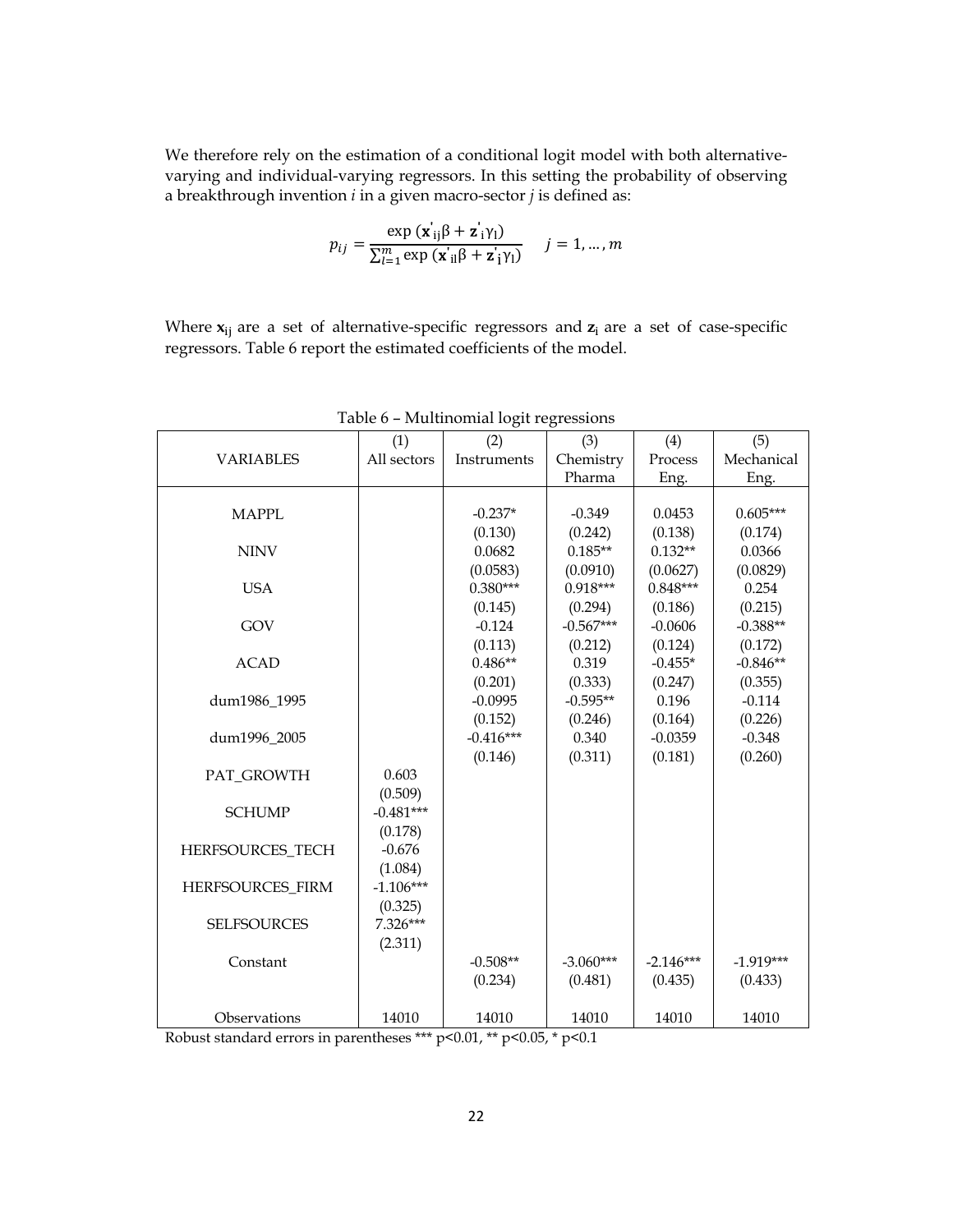The marginal effects for individual-specific regressors are computed according to the following formula:

$$
\frac{\partial p_{ij}}{\partial z_i} = p_{ij} \left( \mathbf{v}_j - \overline{\mathbf{v}}_i \right)
$$

where  $\bar{y}_i = \sum_l p_{ij} y_l$  for  $l = 1, ..., m$  is a probability weighted average of the estimated coefficients, whereas the marginal effect for a given alternative-specific regressor  $x_{rik}$ (i.e. the value of the regressor  $x_r$  for individual *i* and alternative *k*) is computed as:

$$
\frac{\partial p_{ij}}{\partial x_{rik}} = \begin{cases} p_{ij} (1 - p_{ij}) \beta_r & \text{for } j = k \\ -p_{ij} p_{ik} \beta_r & \text{for } j \neq k \end{cases}
$$

Thus the own-marginal effect (for  $j=k$ ) has the same sign of the estimated coefficient, whereas the cross-marginal effect (for *j≠k*) has the opposite sign.

In the following table 7 only individual-specific and own alternative-specific marginal effects are reported, for each alternative they are computed at the average value of each regressor. Having a multiple applicant (MAPPL) decreases the probability of observing a breakthrough invention in the sector of Instruments (-0.073) whereas it increases the probability of observing a breakthrough invention in the sector of Mechanical Engineering (+0.087). Breakthrough inventions with at least one U.S applicant organization are more likely to occur in the Chemistry & Pharma and Process Engineering sectors, whereas are less likely to occur in the Electrical Engineering sector. Breakthrough inventions with at least one governmental applicant are less likely to occur in the Chemistry & Pharma and Mechanical Engineering sectors, whereas are more likely to occur in the Electrical Engineering sector. Finally a breakthrough invention with at least one academic applicant are less likely to occur in the Process Engineering and Mechanical Engineering sectors, whereas is more likely to occur in the Instruments sector. Focusing on alternative-specific regressors we can see that the variable SCHUMP has a negative marginal effect. This evidence would mean that breakthrough inventions are more likely to occur in an entrepreneurial environment (Mark I type regime) than in a Mark II type regime. Concerning the variety of knowledge source across firms indicator (HERFSOURCES\_FIRM) we find that the more the amount of relevant knowledge in a sector is concentrated across firms, the less the probability of observing a breakthrough invention in that sector. At the same time, however, the degree of knowledge "cumulativeness" in a given sector as captured by the relative degree at which each firm exploit its internal source of knowledge (SELFSOURCES) increases with the probability of observing a breakthrough invention.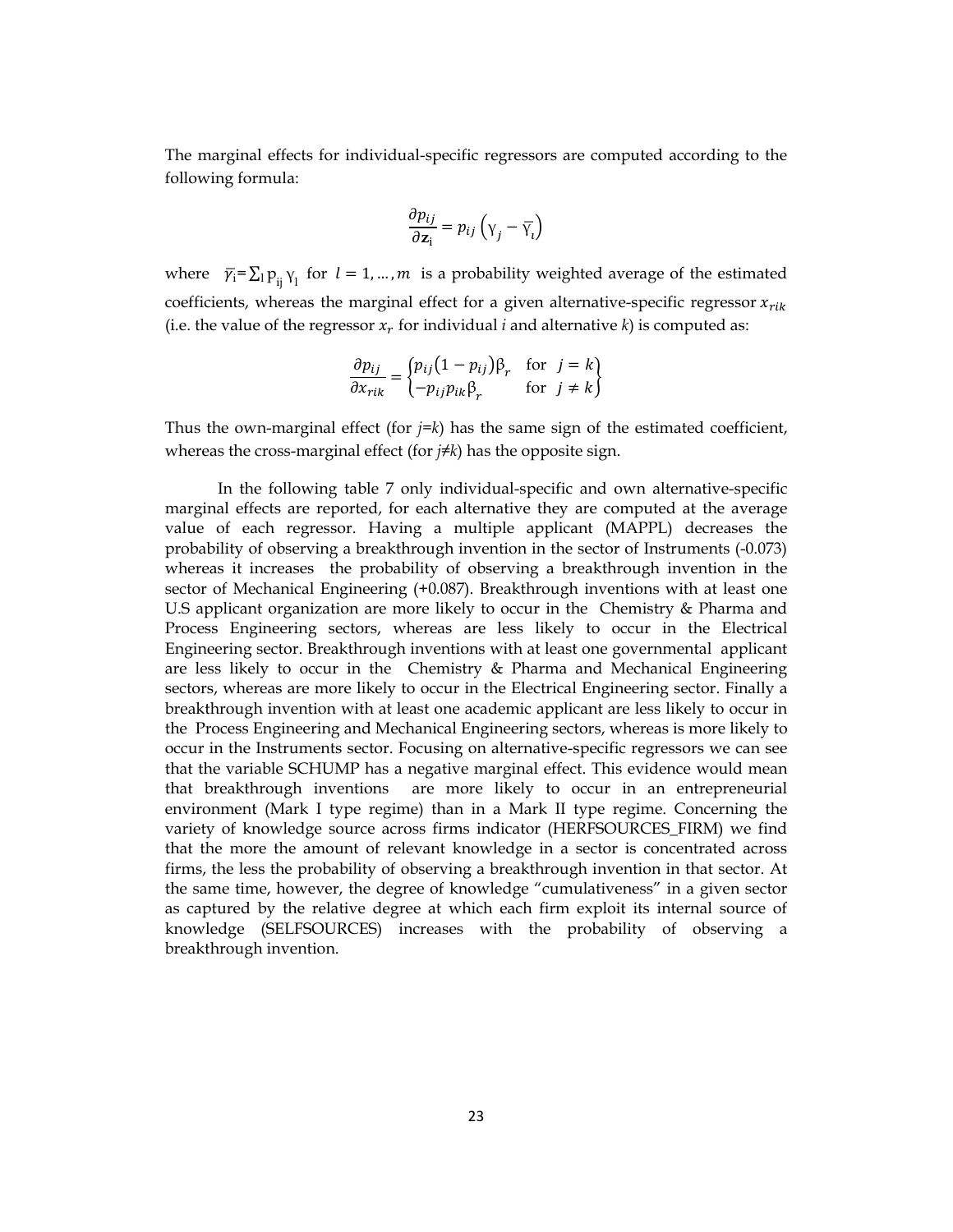|                           | (1)         | (2)         | (3)         | (4)         | (5)         |
|---------------------------|-------------|-------------|-------------|-------------|-------------|
| <b>VARIABLES</b>          | Electrical  | Instruments | Chemistry   | Process     | Mechanical  |
|                           | Eng.        |             | Pharma      | Eng.        | Eng.        |
|                           |             |             |             |             |             |
| $Pr(OST5=i   1 selected)$ | 0.264       | 0.372       | 0.056       | 0.221       | 0.087       |
|                           |             |             |             |             |             |
| <b>MAPPL</b>              | 0.008       | $-0.073***$ | $-0.017$    | 0.017       | $0.065***$  |
|                           | (0.021)     | (0.023)     | (0.010)     | (0.020)     | (0.016)     |
| <b>NINV</b>               | $-0.018*$   | 0.001       | 0.007       | 0.014       | $-0.003$    |
|                           | (0.010)     | (0.011)     | (0.004)     | (0.009)     | (0.006)     |
| <b>USA</b>                | $-0.110***$ | 0.006       | $0.025**$   | $0.089***$  | $-0.010$    |
|                           | (0.029)     | (0.029)     | (0.010)     | (0.022)     | (0.017)     |
| GOV                       | $0.033*$    | $-0.001$    | $-0.023**$  | 0.014       | $-0.022*$   |
|                           | (0.020)     | (0.022)     | (0.009)     | (0.018)     | (0.011)     |
| <b>ACAD</b>               | $-0.026$    | $0.167***$  | 0.013       | $-0.098***$ | $-0.057***$ |
|                           | (0.034)     | (0.039)     | (0.019)     | (0.024)     | (0.012)     |
| dum1986 1995              | 0.009       | $-0.025$    | $-0.029***$ | $0.052**$   | $-0.007$    |
|                           | (0.026)     | (0.027)     | (0.010)     | (0.022)     | (0.017)     |
| dum1996 2005              | 0.045       | $-0.089***$ | $0.031*$    | 0.029       | $-0.015$    |
|                           | (0.028)     | (0.027)     | (0.018)     | (0.026)     | (0.017)     |
| PAT GROWTH                | 0.117       | 0.141       | 0.032       | 0.104       | 0.048       |
|                           | (0.099)     | (0.119)     | (0.027)     | (0.088)     | (0.041)     |
| <b>SCHUMP</b>             | $-0.093***$ | $-0.112***$ | $-0.025***$ | $-0.083***$ | $-0.038***$ |
|                           | (0.035)     | (0.042)     | (0.010)     | (0.031)     | (0.014)     |
| HERFSOURCES_TECH          | $-0.131$    | $-0.158$    | $-0.036$    | $-0.116$    | $-0.054$    |
|                           | (0.210)     | (0.253)     | (0.057)     | (0.533)     | (0.086)     |
| HERFSOURCES_FIRM          | $-0.215***$ | $-0.258***$ | $-0.059***$ | $-0.190***$ | $-0.088***$ |
|                           | (0.063)     | (0.076)     | (0.001)     | (0.056)     | (0.026)     |
| <b>SELFSOURCES</b>        | $1.423***$  | $1.712***$  | $0.388***$  | $1.261***$  | $0.582***$  |
|                           | (0.449)     | (0.541)     | (0.125)     | (0.399)     | (0.187)     |
|                           |             |             |             |             |             |
| Observations              | 14010       | 14010       | 14010       | 14010       | 14010       |

Table 7 – Marginal Effects.

Robust standard errors in parentheses \*\*\* p<0.01, \*\* p<0.05, \* p<0.1

# **4.2 The determinants of patent propensity**

In order to study in detail the propensity to patent we run a probit regression model by taking as dependent variable a dummy (PAT) which equals 1 if the invention was patented and 0 otherwise, the estimates are reported in Table 8. We ran two separated regressions: one controlling for differences across sectors by including a dummy variable for each of the 30 original OST sectors considered (columns 1 and 2,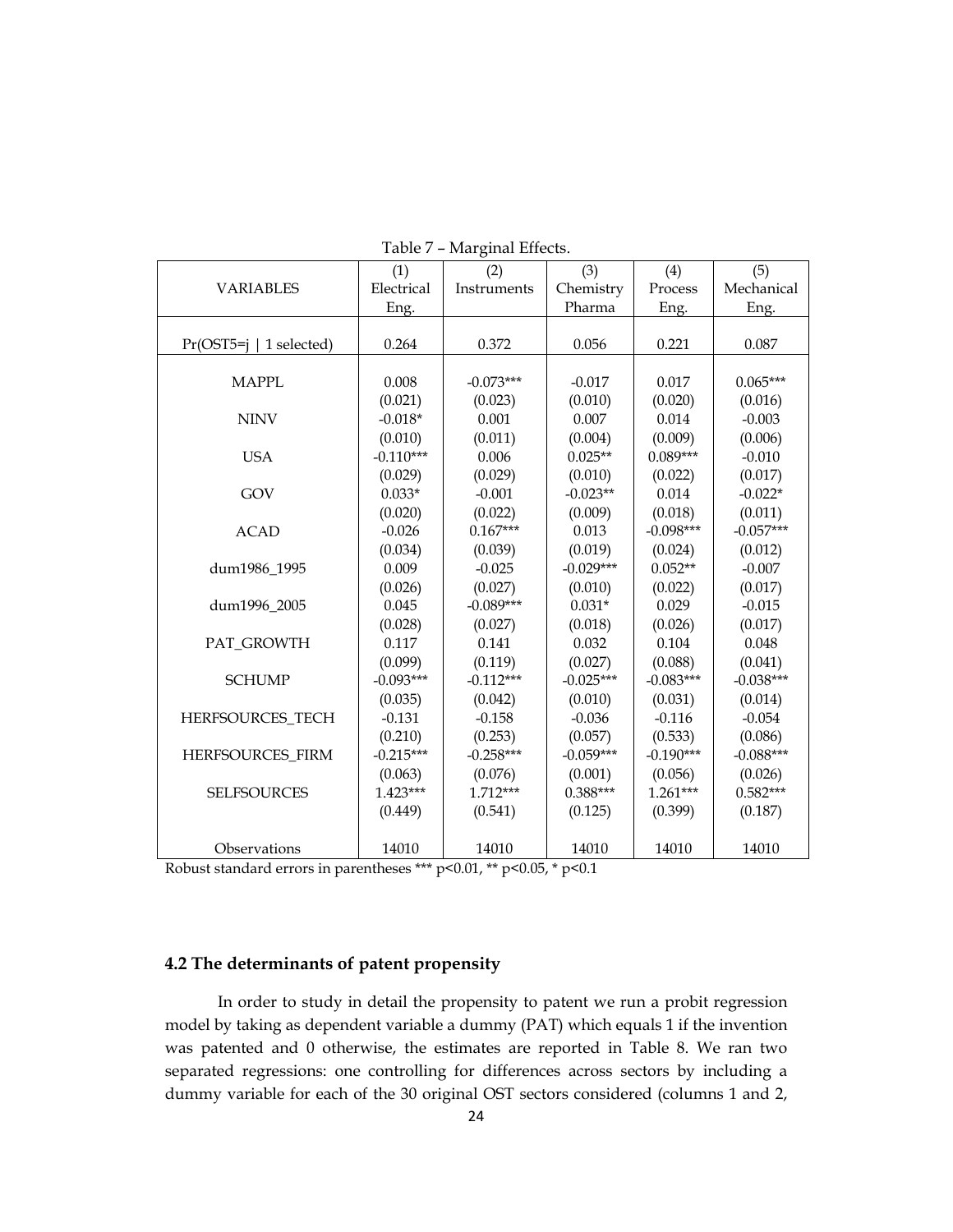estimates of the sector dummies are not reported) and the second (columns 3 and 4) controlling for differences across sectors by including our previous time-varying sector-level regressors calculated by using a finest OST30 classification level.

|                     | (1)          | (2)          | (3)          | (4)          |
|---------------------|--------------|--------------|--------------|--------------|
| <b>VARIABLES</b>    | Coefficients | Marginal     | Coefficients | Marginal     |
|                     |              | effects      |              | effects      |
|                     |              |              |              |              |
| <b>MAPPL</b>        | $-0.0891$    | $-0.0122$    | $-0.0719$    | $-0.0103$    |
|                     | (0.0959)     | (0.0127)     | (0.0929)     | (0.0129)     |
| Ninv                | $0.128***$   | $0.0181***$  | $0.122***$   | $0.0179***$  |
|                     | (0.0384)     | (0.00539)    | (0.0377)     | (0.00548)    |
| <b>USA</b>          | $-0.266***$  | $-0.0434**$  | $-0.260***$  | $-0.0438**$  |
|                     | (0.101)      | (0.0188)     | (0.100)      | (0.0193)     |
| GOV                 | $-0.715***$  | $-0.0860***$ | $-0.718***$  | $-0.0897***$ |
|                     | (0.0973)     | (0.00936)    | (0.0946)     | (0.00971)    |
| <b>ACAD</b>         | $-0.185$     | $-0.0233$    | $-0.204$     | $-0.0265$    |
|                     | (0.163)      | (0.0184)     | (0.160)      | (0.0181)     |
| dum1986_1995        | $-0.123$     | $-0.0170$    | 0.0183       | 0.00270      |
|                     | (0.0823)     | (0.0112)     | (0.105)      | (0.0155)     |
| dum1996_2005        | $-0.134$     | $-0.0184$    | 0.0923       | 0.0139       |
|                     | (0.0973)     | (0.0129)     | (0.126)      | (0.0193)     |
| pat_growth          |              |              | 0.257        | 0.0378       |
|                     |              |              | (0.216)      | (0.0317)     |
| <b>SCHUMP</b>       |              |              | $-0.0222$    | $-0.00326$   |
|                     |              |              | (0.0360)     | (0.00528)    |
| HERFSOURCEStechi    |              |              | 0.000207     | 0.0001       |
|                     |              |              | (0.251)      | (0.0368)     |
| HERFSOURCESfirm     |              |              | $-0.00221$   | $-0.000325$  |
|                     |              |              | (0.147)      | (0.0216)     |
| <b>SELFSOURCESi</b> |              |              | $3.048***$   | $0.448***$   |
|                     |              |              | (0.827)      | (0.120)      |
| Sectors Dummy       | Yes          |              | No           |              |
|                     |              |              |              |              |
| Constant            | $-0.864***$  |              | $-1.588***$  |              |
|                     | (0.164)      |              | (0.262)      |              |
|                     |              |              |              |              |
| Observations        | 2794         | 2794         | 2802         | 2802         |
| Log likelihood      | $-804.9124$  |              | $-820.80015$ |              |
| <b>AIC</b>          | 1665.825     |              | 1667.6       |              |
| <b>BIC</b>          | 1832.011     |              | 1744.795     |              |

Table 8 – Estimation results of the propensity to patent probit model

Robust standard errors in parentheses \*\*\* p<0.01, \*\* p<0.05, \* p<0.1

In general terms we find that the probability of patenting a given invention is lower if the organization in question is a government organization (as one would expect). It is also lower if the invention is produced by a non-US organization. Vice versa, the probability is higher when the inventions has a higher number of inventors.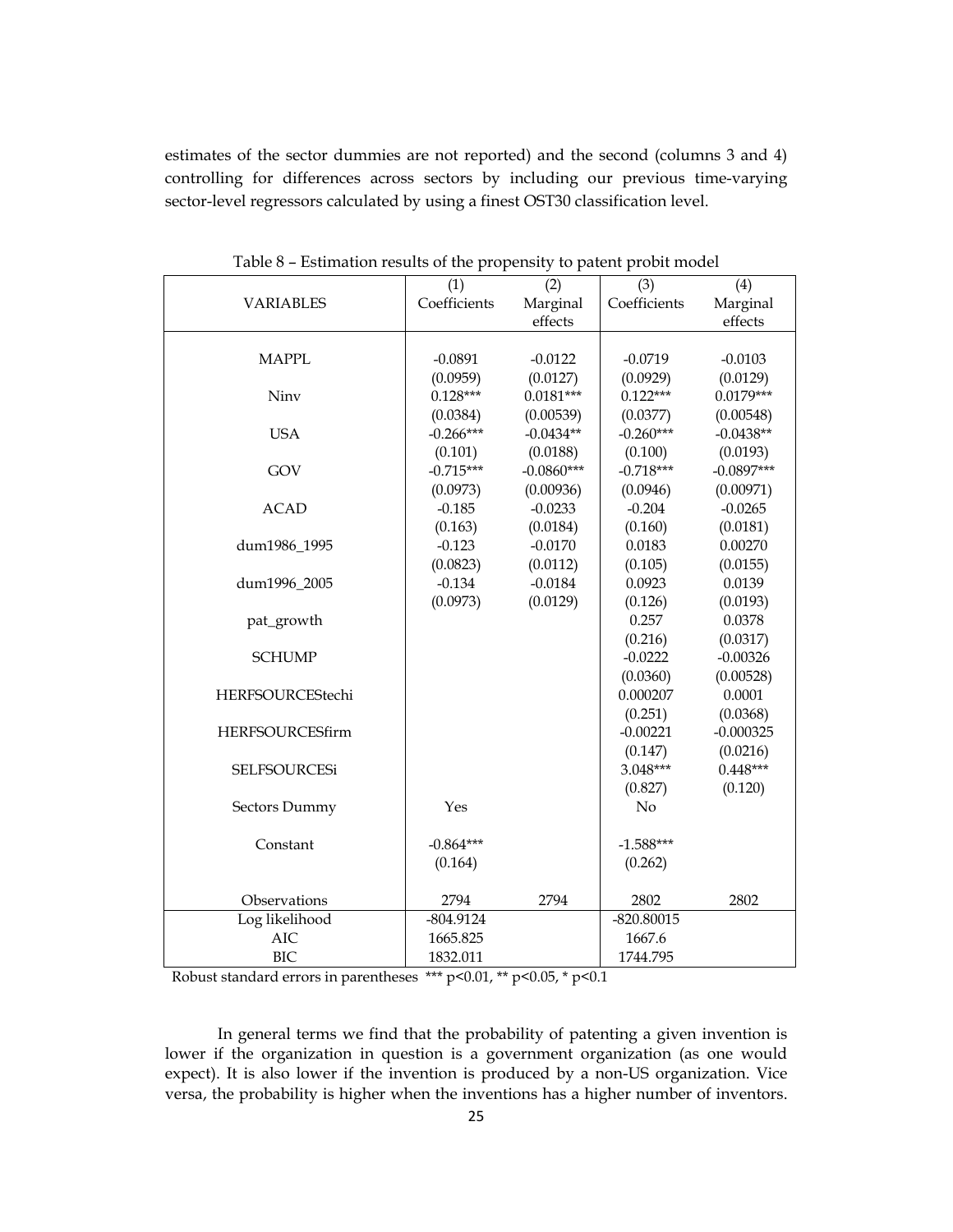Amongst the set of sector-level regressors only SELFSOURCESi is positive and statistically significant. However the contribution of this indicator seems to explain most of the variation of the propensity to patent across sectors when compared with the dummy variable models. In fact the two models seems to perform equally in term of the Akaike Information Index (AIC), whereas the second one is more parsimonious with a better performance in term of the Bayesian Information Index (BIC). Interestingly enough, the variable SCHUMP is not significant, which seems to indicate that there are no major differences in the propensity to patent between Schumpeter mark I and Schumpeter mark II regimes.

### **5. Conclusions**

In this paper we have carried out a preliminary exploration of a source that we believe may have interesting applications in the innovation studies literature: the "R&D 100" awards. The source seems to have a good potential for constructing a number of indicators of technological performance that can usefully complement the use of patents.

To sum up, the main advantages of the source are:

- 1. It seems to contains inventions that at least in principle ought to represent sizable improvement of the state-of-the-art (ie, it seems less likely that frivolous type of invention will be included in the list)
- 2. The source is available continuously over the period 1963-2005. This is an advantage in comparison to other ad-hoc inventions data-set
- 3. The source captures the inventive activity of what seems to be a well defined segment of the economy (high tech sectors)

Our preliminary explorative analysis of the R&D100 has highlighted these trends:

- 1. the emergence of a challenge to US technological leadership from other rival nations such as Japan and Germany (although in the last 2-3 years the US seems to have recovered an edge)
- 2. a change in the organizational set-up where innovative activities take place, from individual corporations to public research organizations and universities.
- 3. an increasing importance of collaborative inventive activities
- 4. a critical role of scientific instrumentation as a supplier of technological breakthroughs.
- 5. a large share of inventions that are not protected by means of patents, casting serious doubts on the critical role of patents for generating technological breakthroughs.

We have also carried out two econometric exercises aimed at unravelling the connections between Schumpeterian patterns of innovation and the generation of innovative breakthroughs (as capturer by the R&D awards).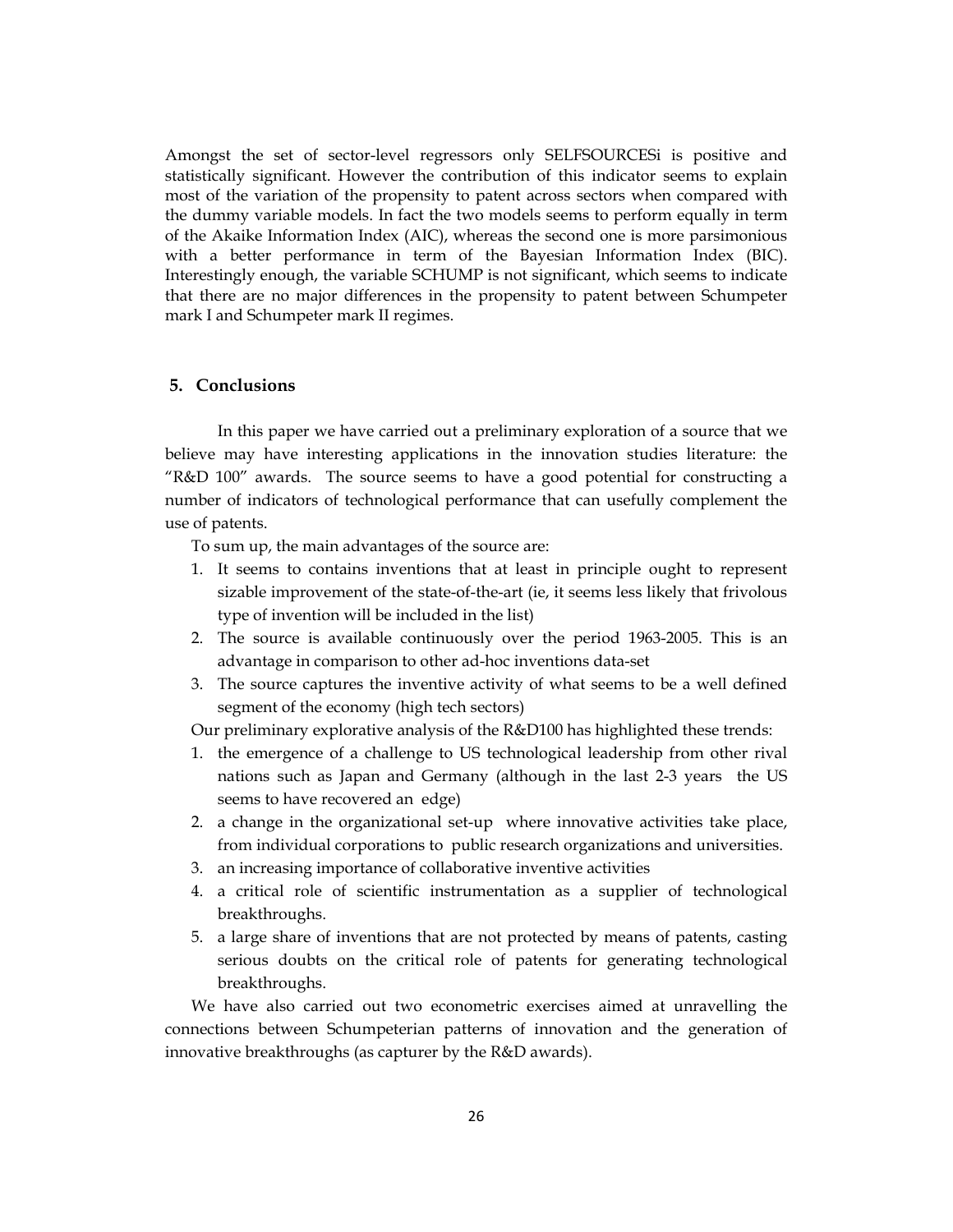These are our main results:

- 1. Technological breakthroughs seems more likely to emergence in "turbulent", Schumpeter mark I types of context, rather than in more stable Schumpeter mark II environments.
- 2. There appears to be no significant differences between Schumpeter mark I and Schumpeter mark II regimes in terms of propensities to patent breakthrough innovations.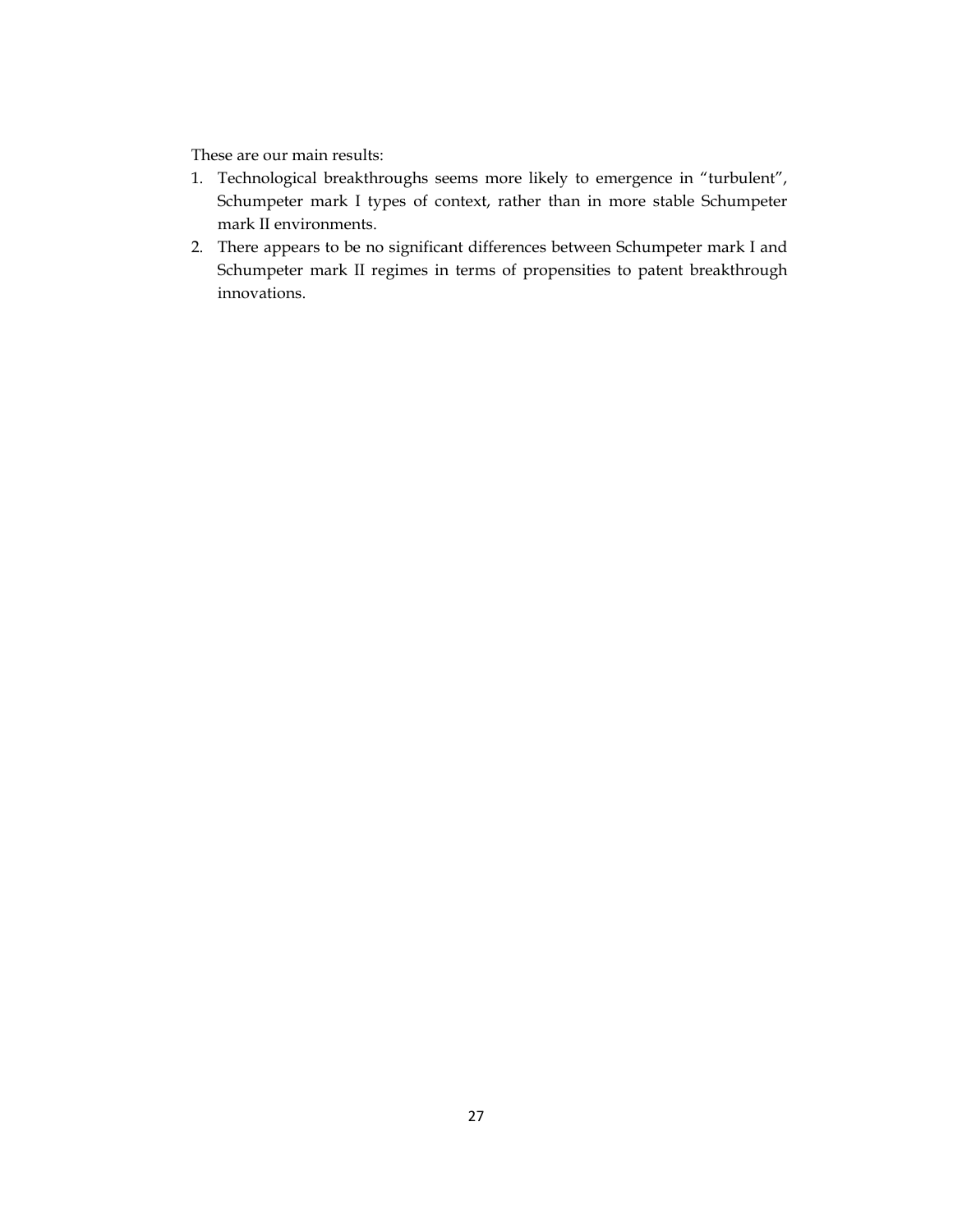# **Appendix 1: 2009 R&D 100 Awards entry form14**

### **Instructions:**

--Read "How To Win An R&D 100 Award". This is vital information, and is available at http://www.rdmag.com/RD100Win.html

--All 2009 Entries \*must\* be filed electronically. This file should be used to complete your 2009 R&D 100 Award entry. When you complete the entry, it must be uploaded at www.rdmag.com.

--The electronic entry submission form will be posted at www.rdmag.com by January 2009. PLEASE NOTE: Completed entries must be uploaded as a single file: a PDF, Word document, or zip file are all acceptable.

--Entries with incomplete information will not be accepted.

7. **Submitting Organization Organization Name Address City State Zip/Postal Code Country Submitter's Name Phone Fax Email** 

**AFFIRMATION:** I affirm that all information submitted as a part of, or supplemental to, this entry is a fair and accurate representation of this product. Submitter's signature

**2. Joint entry with (company names)… (if necessary, list additional companies on a separate sheet and check here: ) Organization Name Address City State Zip/Postal Country Contact Name Phone Fax Email** 

7. **Product name** 

7. **Briefly describe (25 words or less) what the entry is (e.g. balance, camera, nuclear assay, etc.)** 

<sup>&</sup>lt;sup>14</sup> The entry form has been retrieved from http://www.rdmag.com, accessed on January 29, 2009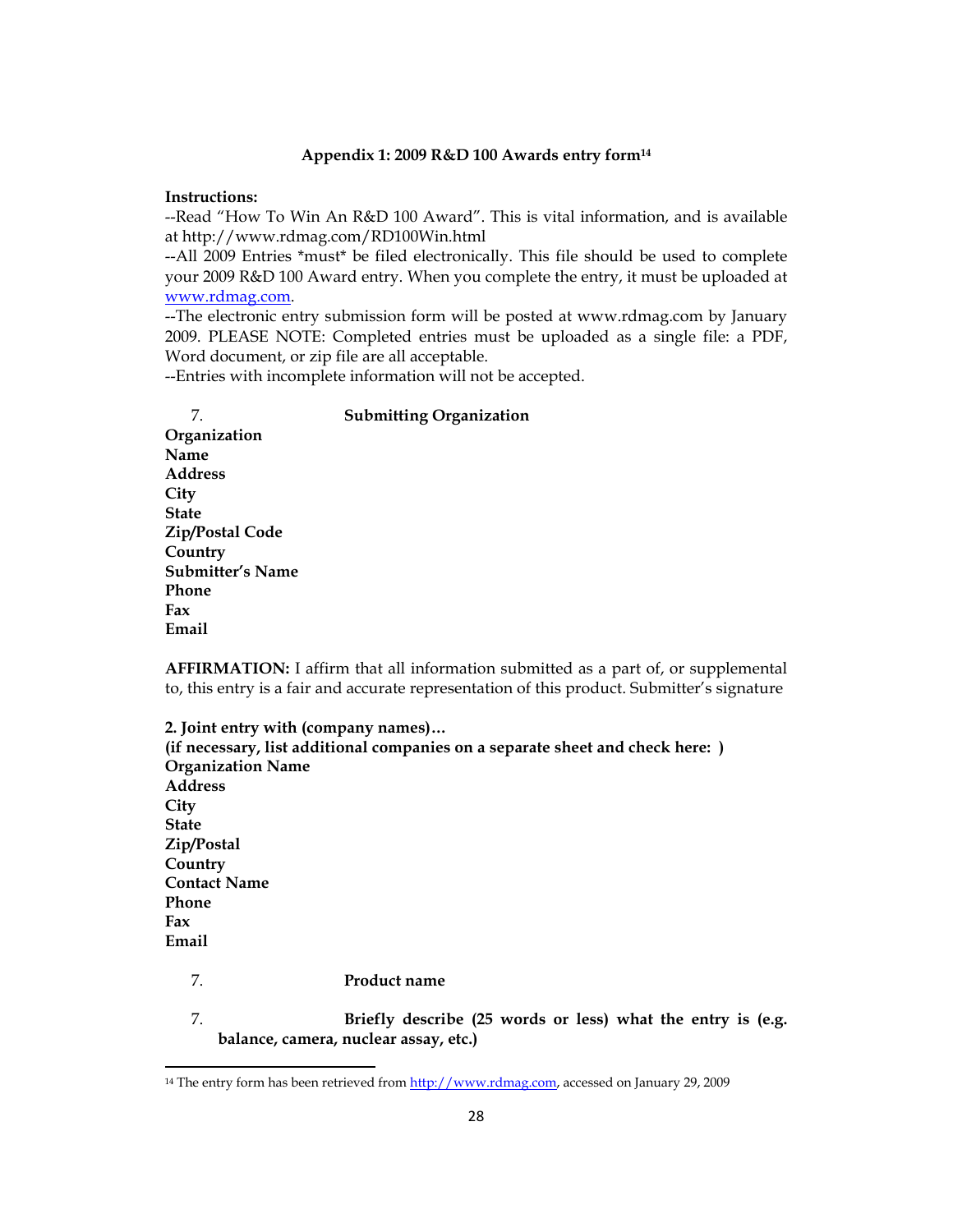**When was this product first marketed or available for order? (Must have been first available in 2008.)** 

**6. Inventor or Principal Developer (List all developers from all companies) Developer Name Position Organization Address City State Zip/Postal Country Phone Fax Email** 

**7. Product price** 

**8. Do you hold any patents or patents pending on this product (yes or no)?** 

**9. Describe your product's primary function as clearly as possible. What does it do? How does it do it? What theories, if any, are involved?** 

**10.** 

**A. List your product's competitors by manufacturer, brand name and model number. B. Supply a matrix or table showing how the key features of your product compare to existing products or technologies. Include both numerical and descriptive comparisons.** 

**C. Describe how your product improves upon competitive products or technologies.** 

**11.** 

**A. Describe the principal applications of this product.** 

**B. List all other applications for which your product can now be used.** 

**12. Summary. State in layman's terms why you feel your product should receive an R&D 100 Award. Why is it important to have this product? What benefits will it provide?** 

### **ORGANIZATION DATA**

**13. Contact person to handle all arrangements on exhibits, banquet, and publicity. Name Position Organization Address City State Zip/Postal Country**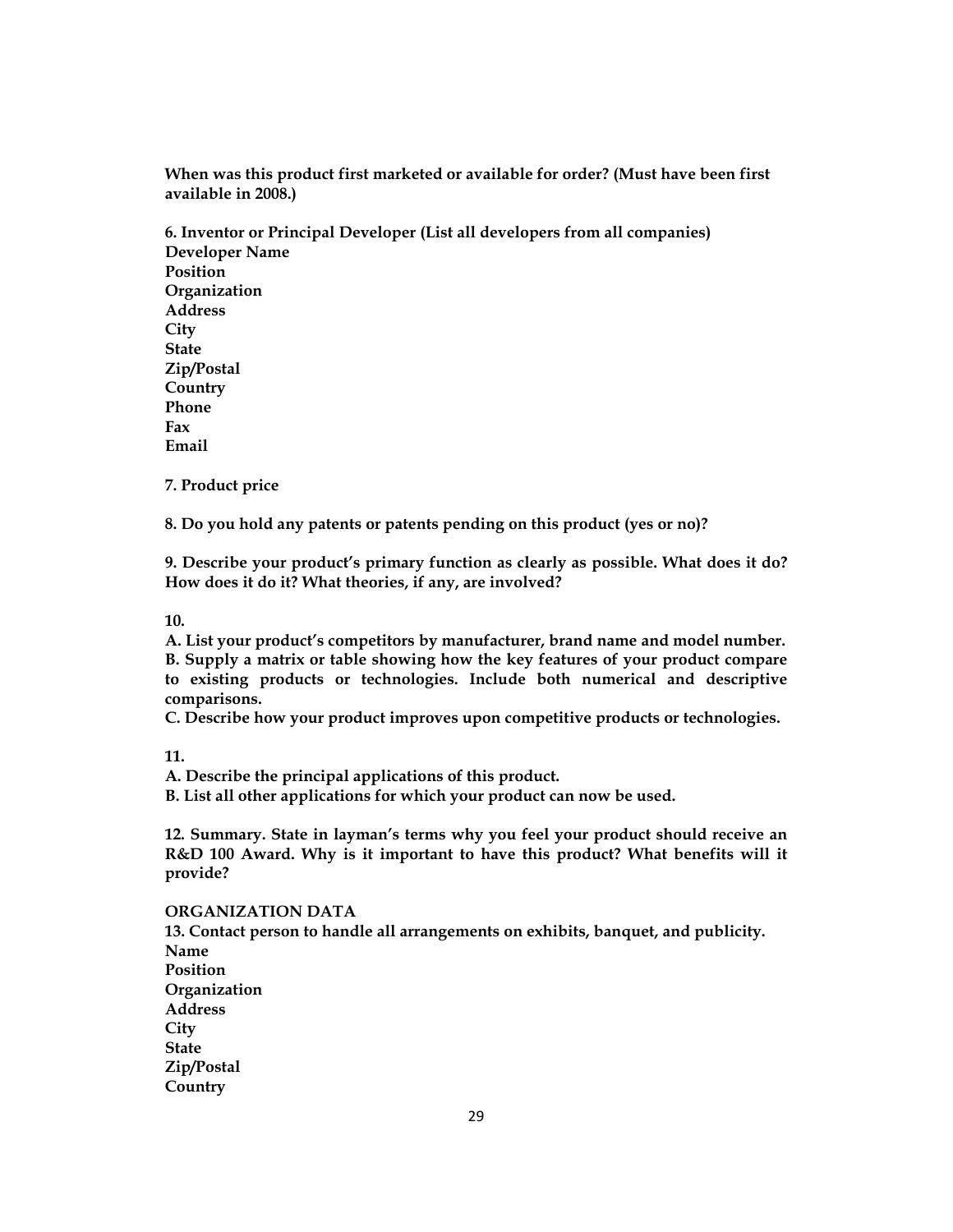**Phone Fax Email** 

### **ENTRY PROCEDURE**

1. Any new technical product that was first available for purchase or licensing between Jan. 1, 2008, and Dec. 31, 2008, may be entered. Proof-of-concept models should not be entered until they reach a more advanced age. PHYSICAL EXISTENCE OF THE PRODUCT MUST BE SHOWN IN PHOTOGRAPHS.

2. Answer all questions as provided in this form.

3. Supporting information, such as scientific papers, patents, or articles may included in the upload.

4. The entry fee is \$250. Payment can be made as part of the entry submission process at www.rdmag.com.

5. Winning products will be selected on the basis of their importance, uniqueness, and usefulness by a panel of technical experts.

6. All winners will be notified of the judges' decision by June 30, 2009. A complete report will be published in the September 2009 print and electronic issues of R&D Magazine.

7. For more information, please call 973-920-7063, fax: 973-920-7542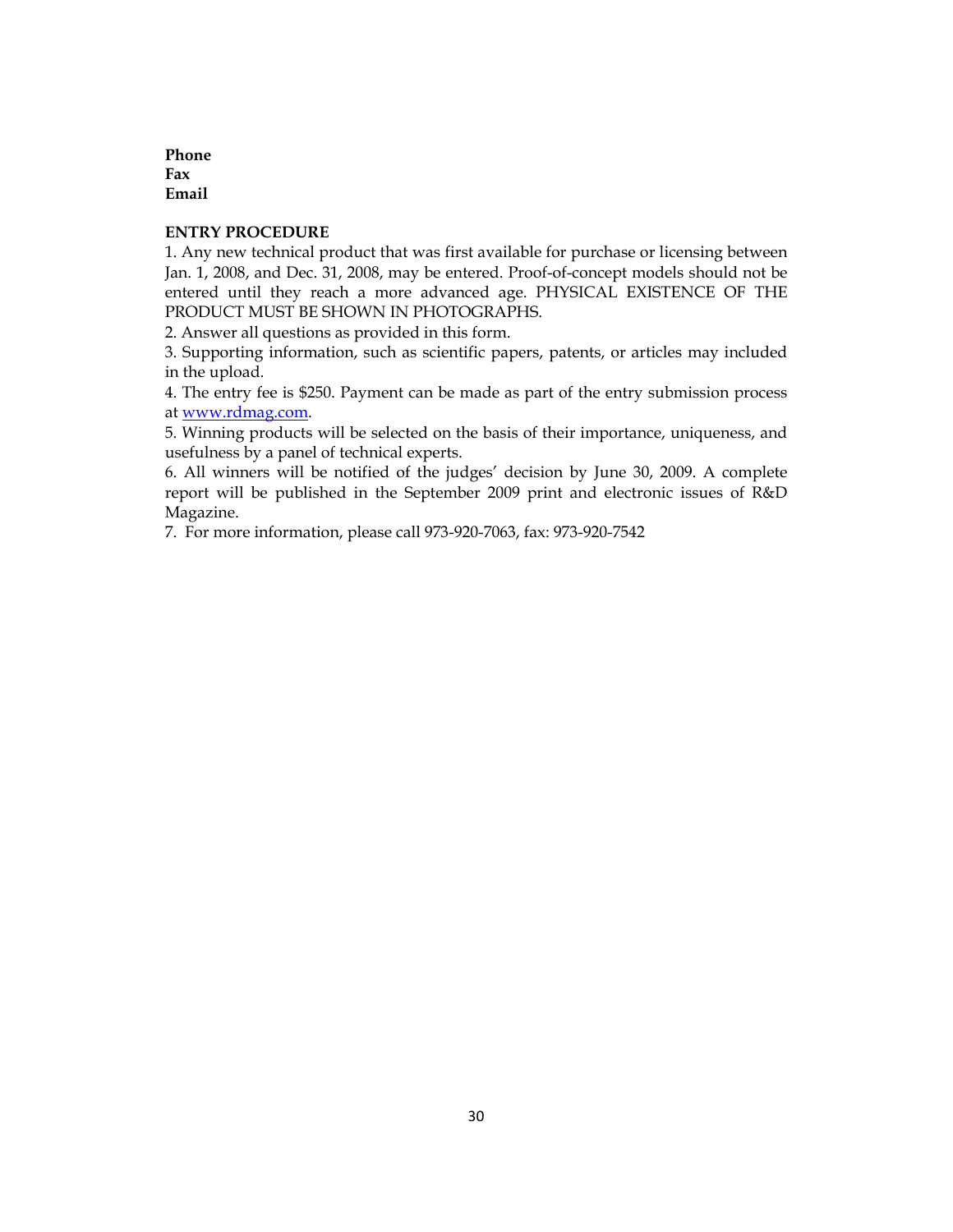#### **References**

Breschi, S., Malerba, F. and Orsenigo, L. (2000), 'Technological Regimes and Schumpeterian Patterns of Innovation', *Economic Journal*, **110**, pp. 388-410.

Boldrin, M and Levine, D. K. (2008), *Against Intellectual Monopoly* (Cambridge: Cambridge University Press).

Carpenter, M. P, Narin, F. and Woolf, P. (1981), "Citation rates to technologically important patents", *World Patent Information,* 3: 160-163.

Cohen, W., Nelson, R.R. and Walsh, J. P. (2000), "Protecting their intellectual assets: Appropriability conditions and why US manufacturing firms patent (or not)", NBER Working Paper n. 7552.

Freeman, C. (1991),"Networks of Innovators. A Synthesis of Research Issues", *Research Policy,* 20: 499-514.

Freeman, C. (1994), "The Economics of Technical Change", *Cambridge Journal of Economics*, 18: 463-514.

Griliches, Z. (1990), "Patent Statistics as Economic Indicators: A Survey", *Journal of Economic Literature,* 28: 1661-1707.

Hall, B., Jaffe, A. and Trajtenberg, M. (2001), "The NBER Patent Citations Data File: Lessons, Insights, Methodological Tools", NBER Working Paper n. 8498.

Henderson, R., Jaffe, A. B., and Trajtenberg, M (1998),'Universities as a source of commercial technology: a detailed analysis of university patenting, 1965-1988', *Review of Economics and Statistics,* **80**: 119-127.

Jewkes, J., Sawers D. and Stillerman, R. (1969), *The Sources of Invention* (London: MacMillan).

Levin, R., Klevorick, A., Nelson, R. R. and Winter, S. (1987), "Appropriating the returns from industrial research and development", *Brookings Papers on Economic Activity,*3:783- 820.

Kuznets, S. (1962), "Inventive Activity: Problems of Definition and Measurement", in R. R. Nelson (ed.), *The Rate and Direction of Inventive Activity,* (Chicago: NBER).

Moser, P. (2005), "How do patent laws influence innovation ? Evidence from nineteenth century world's fairs", *American Economic Review,* **95**, pp. 1214-1236.